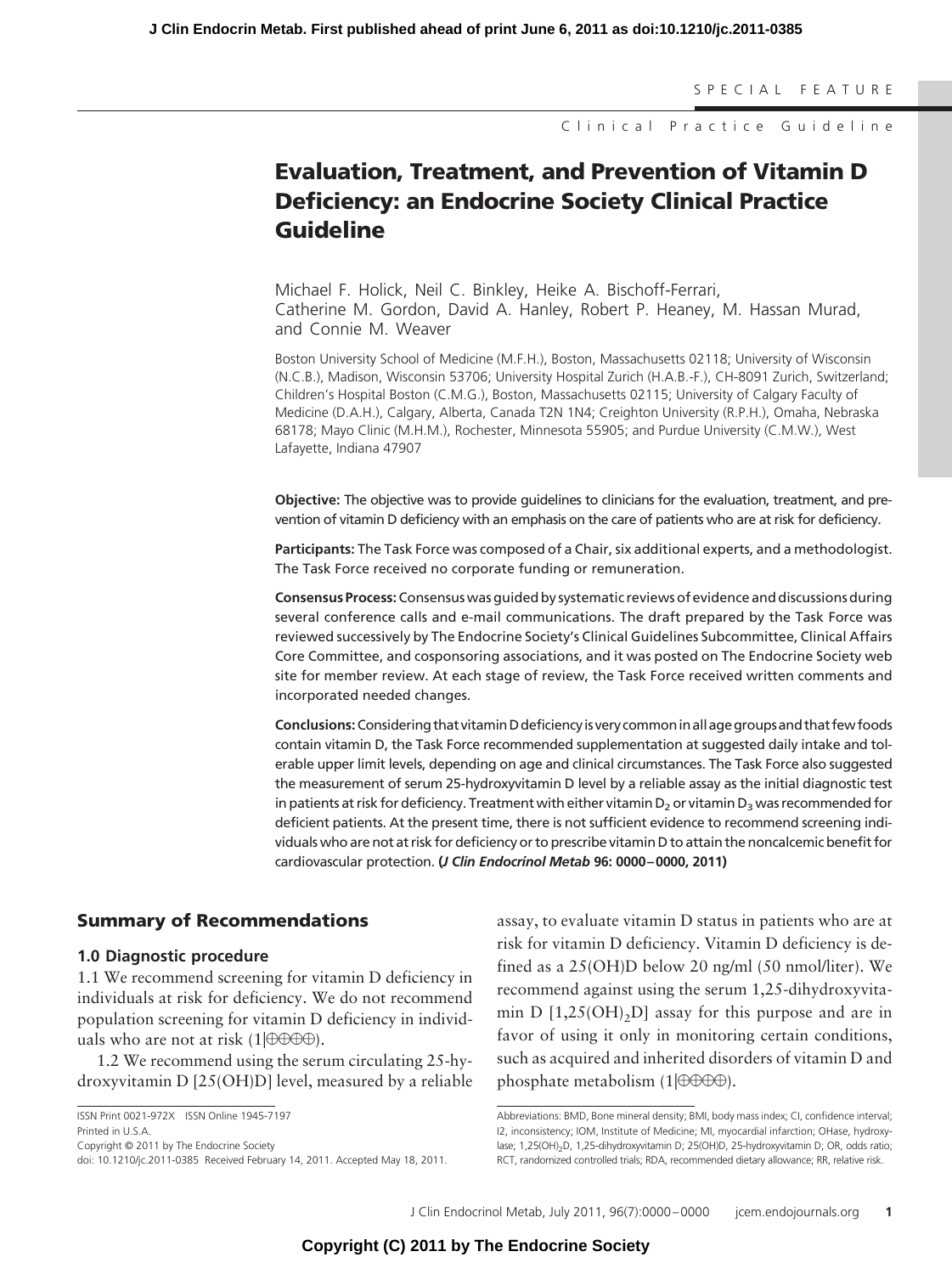## **2.0 Recommended dietary intakes of vitamin D for patients at risk for vitamin D deficiency**

2.1 We suggest that infants and children aged  $0-1$  yr require at least 400 IU/d (IU =  $25$  ng) of vitamin D and children 1 yr and older require at least 600 IU/d to maximize bone health. Whether 400 and 600 IU/d for children aged 0-1 yr and 1–18 yr, respectively, are enough to provide all the potential nonskeletal health benefits associated with vitamin D to maximize bone health and muscle function is not known at this time. However, to raise the blood level of 25(OH)D consistently above 30 ng/ml (75 nmol/liter) may require at least 1000 IU/d of vitamin D (2|OOOO).

2.2 We suggest that adults aged 19 –50 yr require at least 600 IU/d of vitamin D to maximize bone health and muscle function. It is unknown whether 600 IU/d is enough to provide all the potential nonskeletal health benefits associated with vitamin D. However, to raise the blood level of 25(OH)D consistently above 30 ng/ml may require at least  $1500 - 2000$  IU/d of vitamin D (2 $\oplus \oplus \oplus \oplus$ ).

2.3 We suggest that all adults aged 50 –70 and 70- yr require at least 600 and 800 IU/d, respectively, of vitamin D. Whether 600 and 800 IU/d of vitamin D are enough to provide all of the potential nonskeletal health benefits associated with vitamin D is not known at this time. However, to raise the blood level of 25(OH)D above 30 ng/ml may require at least 1500–2000 IU/d of supplemental vitamin D (2 $\ket{\oplus \oplus \oplus \oplus}$ ).

2.4 We suggest that pregnant and lactating women require atleast 600 IU/d of vitaminD and recognize that atleast 1500 –2000 IU/d of vitamin D may be needed to maintain a blood level of  $25(OH)D$  above 30 ng/ml ( $2|\theta\theta\theta\phi\rangle$ ).

2.5 We suggest that obese children and adults and children and adults on anticonvulsant medications, glucocorticoids, antifungals such as ketoconazole, and medications for AIDS be given at least two to three times more vitamin D for their age group to satisfy their body's vitamin D requirement ( $2|\oplus\oplus\oplus\oplus\rangle$ .

2.6 We suggest that the maintenance tolerable upper limits (UL) of vitamin D, which is not to be exceeded without medical supervision, should be 1000 IU/d for infants up to 6 months, 1500 IU/d for infants from 6 months to 1 yr, at least 2500 IU/d for children aged 1–3 yr, 3000 IU/d for children aged 4–8 yr, and 4000 IU/d for everyone over 8 yr.However, higher levels of 2000 IU/d for children 0–1 yr, 4000 IU/d for children 1–18 yr, and 10,000 IU/d for children and adults 19 yr and older may be needed to correct vitamin D deficiency  $(2|\text{D}\text{D}\text{D}\text{D})$ .

#### **3.0 Treatment and prevention strategies**

3.1 We suggest using either vitamin  $D_2$  or vitamin  $D_3$ for the treatment and prevention of vitamin D deficiency  $(2|\theta\theta\theta\theta).$ 

3.2 For infants and toddlers aged  $0-1$  yr who are vitamin D deficient, we suggest treatment with 2000 IU/d of

vitamin  $D_2$  or vitamin  $D_3$ , or with 50,000 IU of vitamin  $D_2$ or vitamin  $D_3$  once weekly for 6 wk to achieve a blood level of 25(OH)D above 30 ng/ml, followed by maintenance therapy of 400-1000 IU/d  $(2|\text{p} \text{p} \text{p})$ .

3.3 For children aged 1–18 yr who are vitamin D deficient, we suggest treatment with 2000 IU/d of vitamin  $D_2$ or vitamin  $D_3$  for at least 6 wk or with 50,000 IU of vitamin  $D_2$  once a week for at least 6 wk to achieve a blood level of 25(OH)D above 30 ng/ml, followed by maintenance therapy of 600-1000 IU/d  $(2|\text{OPO})$ .

3.4 We suggest that all adults who are vitamin D deficient be treated with 50,000 IU of vitamin  $D_2$  or vitamin  $D_3$  once a week for 8 wk or its equivalent of 6000 IU of vitamin  $D_2$  or vitamin  $D_3$  daily to achieve a blood level of 25(OH)D above 30 ng/ml, followed by maintenance therapy of  $1500 - 2000$  IU/d (2 $\oplus \oplus \oplus \oplus$ ).

3.5 In obese patients, patients with malabsorption syndromes, and patients on medications affecting vitamin D metabolism,we suggest a higher dose (two to three times higher; at least 6000 –10,000 IU/d) of vitamin D to treat vitamin D deficiency to maintain a 25(OH)D level above 30 ng/ml, followed by maintenance therapy of  $3000-6000$  IU/d (2 $\downarrow$   $\downarrow$   $\downarrow$ 

3.6 In patients with extrarenal production of  $1,25(OH)_{2}D$ , we suggest serial monitoring of  $25(OH)D$ levels and serum calcium levels during treatment with vitamin D to prevent hypercalcemia  $(2|\theta \theta \theta \theta)$ .

3.7 For patients with primary hyperparathyroidism and vitamin D deficiency, we suggest treatment with vitamin D as needed. Serum calcium levels should be monitored  $(2|\theta \theta \theta \theta)$ .

## **4.0 Noncalcemic benefits of vitamin D**

4.1 We recommend prescribing vitamin D supplementation for fall prevention. We do not recommend prescribing vitamin D supplementation beyond recommended daily needs for the purpose of preventing cardiovascular disease or death or improving quality of life  $(2|\theta \theta \theta \theta)$ .

## **Method of Development of Evidence-Based Clinical Practice Guidelines**

TheTask Force commissioned the conduct of two systematic reviews of the literature to inform its key recommendations. The Task Force used consistent language and geographical descriptions of both the strength of recommendation and the quality of evidence using the recommendations of the Grading of Recommendations, Assessment, Development, and Evaluation (GRADE) system.

The Clinical Guidelines Subcommittee of The Endocrine Society deemed vitamin D deficiency a priority area in need of practice guidelines and appointed a Task Force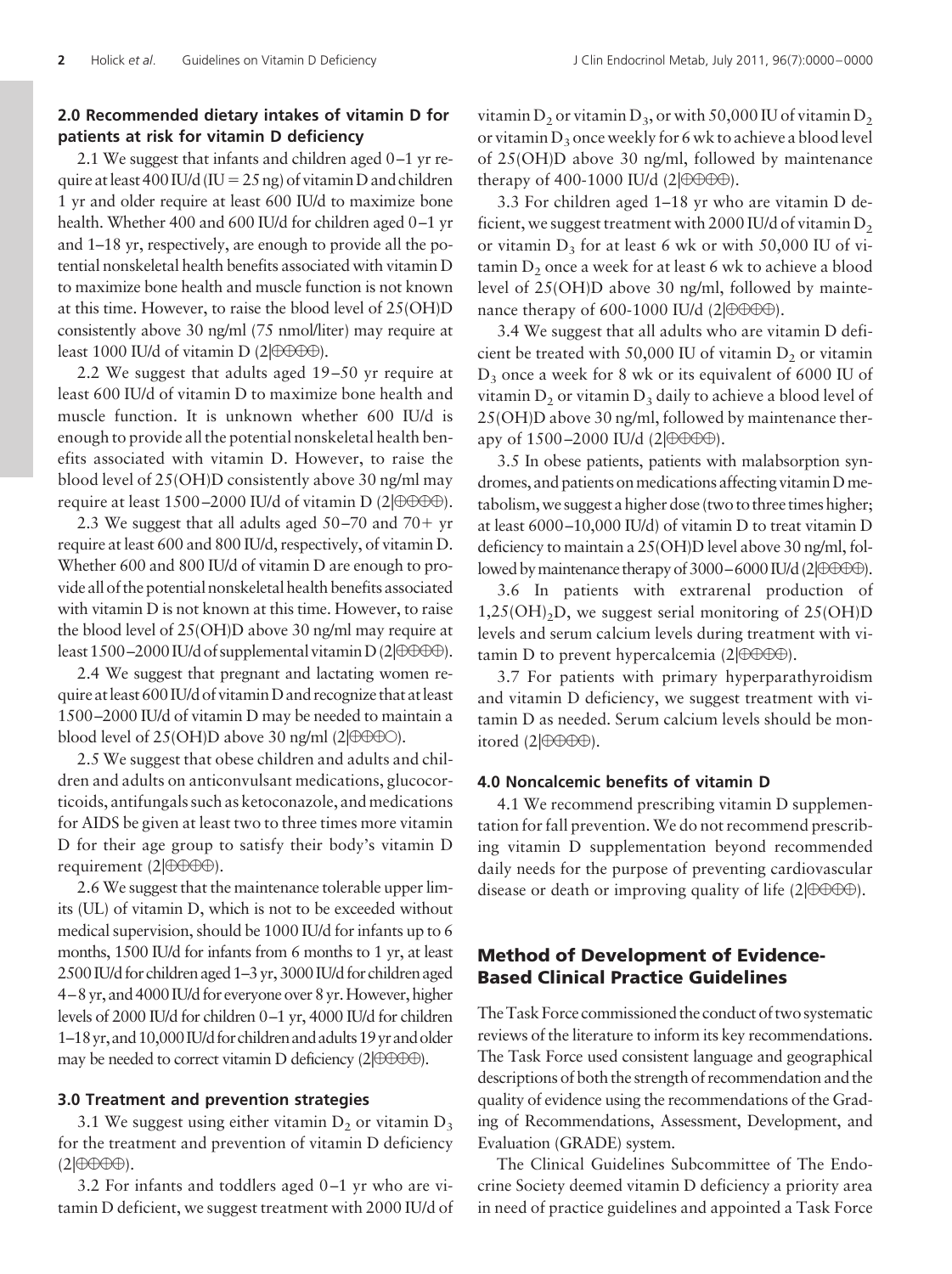to formulate evidence-based recommendations. The Task Force followed the approach recommended by the GRADE group, an international group with expertise in development and implementation of evidence-based guidelines (1). A detailed description of the grading scheme has been published elsewhere (2). The Task Force used the best available research evidence to develop some of the recommendations. The Task Force commissioned the conduct of two systemic reviews of the literature to inform its key recommendations.

The Task Force also used consistent language and graphical descriptions of both the strength of a recommendation and the quality of evidence. In terms of the strength of the recommendation, strong recommendations use the phrase "we recommend" and the number 1, and weak recommendations use the phrase "we suggest" and the number 2. *Cross-filled circles* indicate the quality of the evidence, such that  $\oplus$ OOO denotes very low quality evidence;  $\oplus \oplus \odot \odot$ , low quality;  $\oplus \oplus \oplus \odot$ , moderate quality; and  $\Theta \Theta \Theta \Theta$ , high quality. The Task Force has confidence that persons who receive care according to the strong recommendations will derive, on average, more good than harm. Weak recommendations require more careful consideration of the person's circumstances, values, and preferences to determine the best course of action. Linked to each *recommendation* is a description of the *evidence* and the *values* that panelists considered in making the recommendation; in some instances, there are *remarks,* a section in which panelists offer technical suggestions for testing conditions, dosing, and monitoring. These technical comments reflect the best available evidence applied to a typical person being treated. Often this evidence comes from the unsystematic observations of the panelists and their values and preferences; therefore, these remarks should be considered suggestions.

## **Vitamin D Photobiology, Metabolism, Physiology, and Biological Functions**

Vitamin D is unique among hormones because it can be made in the skin from exposure to sunlight (3–7). Vitamin D comes in two forms. Vitamin  $D_2$  is obtained from the UV irradiation of the yeast sterol ergosterol and is found naturally in sun-exposed mushrooms. Vitamin  $D_3$  is synthesized in the skin and is present in oil-rich fish such as salmon, mackerel, and herring; commercially available vitamin  $D_3$  is synthesized from the cholesterol precursor 7-dehydrocholesterol naturally present in the skin or obtained from lanolin (3). Both vitamin  $D_2$  and vitamin  $D_3$ are used for food fortification and in vitamin D supplements. Vitamin D (D represents  $D_2$ , or  $D_3$ , or both) that is

ingested is incorporated into chylomicrons, which are absorbed into the lymphatic system and enter the venous blood. Vitamin D that comes from the skin or diet is biologically inert and requires its first hydroxylation in the liver by the vitamin D-25-hydroxylase (25-OHase) to 25(OH)D (3, 8). However, 25(OH)D requires a further hydroxylation in the kidneys by the  $25(OH)D-1\alpha$ -OHase (CYP27B1) to form the biologically active form of vitamin D 1,25(OH)<sub>2</sub>D (3, 8). 1,25(OH)<sub>2</sub>D interacts with its vitamin D nuclear receptor, which is present in the small intestine, kidneys, and other tissues  $(3, 8)$ . 1,25 $(OH)_{2}D$ stimulates intestinal calcium absorption (9). Without vitamin D, only 10 to 15% of dietary calcium and about 60% of phosphorus are absorbed. Vitamin D sufficiency enhances calcium and phosphorus absorption by 30-40% and 80%, respectively  $(3, 10)$ . 1,25(OH)<sub>2</sub>D interacts with its vitamin D receptor in the osteoblast to stimulate the expression of receptor activator of nuclear factor  $\kappa$ B ligand; this, in turn, interacts with receptor activator of nuclear factor  $\kappa$ B to induce immature monocytes to become mature osteoclasts, which dissolve the matrix and mobilize calcium and other minerals from the skeleton. In the kidney,  $1,25(OH)_{2}D$  stimulates calcium reabsorption from the glomerular filtrate (3, 11).

The vitamin D receptor is present in most tissues and cells in the body  $(3, 12)$ . 1,25(OH)<sub>2</sub>D has a wide range of biological actions, including inhibiting cellular proliferation and inducing terminal differentiation, inhibiting angiogenesis, stimulating insulin production, inhibiting renin production, and stimulating macrophage cathelicidin production  $(3, 12-14)$ . In addition,  $1,25(OH)_{2}D$  stimulates its own destruction by enhancing the expression of the 25-hydroxyvitamin D-24-OHase (CYP24R) to metabolize  $25(OH)D$  and  $1,25(OH)2D$  into water-soluble inactive forms. There are several tissues and cells that possess 1-OHase activity (3, 7, 12, 13). The local production of  $1,25(OH)_{2}D$  may be responsible for regulating up to 200 genes (15) that may facilitate many of the pleiotropic health benefits that have been reported for vitamin D (3–7, 12).

## **Prevalence of Vitamin D Deficiency**

Vitamin D deficiency has been historically defined and recently recommended by the Institute of Medicine (IOM) as a 25(OH)D of less than 20 ng/ml. Vitamin D insufficiency has been defined as a 25(OH)D of 21–29 ng/ml (3, 10, 16 –20). In accordance with these definitions, it has been estimated that 20 –100% of U.S., Canadian, and European elderly men and women still living in the community are vitamin D deficient (3, 21–25). Children and young and middle-aged adults are at equally high risk for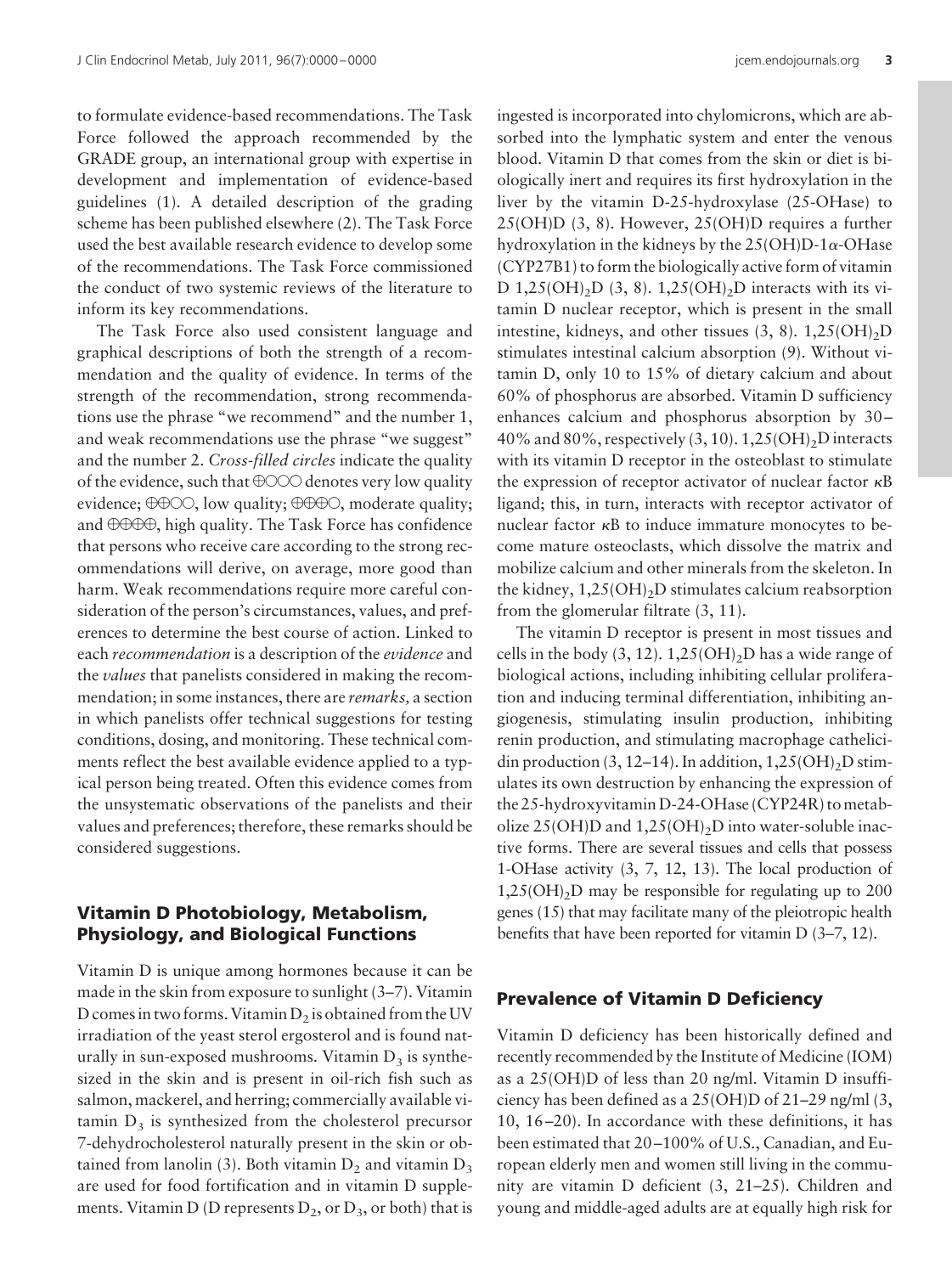vitamin D deficiency and insufficiency worldwide. Vitamin D deficiency is common in Australia, the Middle East, India, Africa, and South America (3, 26, 27). In the United States, more than 50% of Hispanic and African-American adolescents in Boston (28) and 48% of white preadolescent girls in Maine had 25(OH)D below 20 ng/ml (29). In addition, 42% of African-American girls and women aged 15– 49 yr throughout the United States had a blood level of 25(OH)D below 15 ng/ml at the end of the winter (30), and 32% of healthy students and physicians at a Boston hospital had 25(OH)D below 20 ng/ml (31). Pregnant and lactating women who take a prenatal vitamin and a calcium supplement with vitamin D remain at high risk for vitamin D deficiency (32–34).

## **Causes of Vitamin D Deficiency**

The major source of vitamin D for children and adults is exposure to natural sunlight (3, 7, 35–37). Very few foods naturally contain or are fortified with vitamin D. Thus, the major cause of vitamin D deficiency is inadequate exposure to sunlight (5–7, 38). Wearing a sunscreen with a sun protection factor of 30 reduces vitamin D synthesis in the skin by more than 95% (39). People with a naturally dark skin tone have natural sun protection and require at least three to five times longer exposure to make the same amount of vitamin D as a person with a white skin tone (40, 41). There is an inverse association of serum 25(OH)D and body mass index (BMI) greater than 30 kg/m<sup>2</sup>, and thus, obesity is associated with vitamin D deficiency (42). There are several other causes for vitamin D deficiency (3, 38). Patients with one of the fat malabsorption syndromes and bariatric patients are often unable to absorb the fat-soluble vitamin D, and patients with nephrotic syndrome lose 25(OH)D bound to the vitamin D-binding protein in the urine (3). Patients on a wide variety of medications, including anticonvulsants and medications to treat AIDS/HIV, are at risk because these drugs enhance the catabolism of  $25(OH)D$  and  $1,25(OH)D$ (43). Patients with chronic granuloma-forming disorders, some lymphomas, and primary hyperparathyroidism who have increased metabolism of  $25(OH)D$  to  $1,25(OH)D$ are also at high risk for vitamin D deficiency (44, 45).

## **Consequences of Vitamin D Deficiency**

Vitamin D deficiency results in abnormalities in calcium, phosphorus, and bone metabolism. Specifically, vitamin D deficiency causes a decrease in the efficiency of intestinal calcium and phosphorus absorption of dietary calcium and phosphorus, resulting in an increase in PTH levels (3,

10, 22, 23). Secondary hyperparathyroidism maintains serum calcium in the normal range at the expense of mobilizing calcium from the skeleton and increasing phosphorus wasting in the kidneys. The PTH-mediated increase in osteoclastic activity creates local foci of bone weakness and causes a generalized decrease in bone mineral density (BMD), resulting in osteopenia and osteoporosis. Phosphaturia caused by secondary hyperparathyroidism results in a low normal or low serum phosphorus level. This results in an inadequate calcium-phosphorus product, causing a mineralization defect in the skeleton (3, 46). In young children who have little mineral in their skeleton, this defect results in a variety of skeletal deformities classically known as rickets (24, 47). In adults, the epiphyseal plates are closed, and there is enough mineral in the skeleton to prevent skeletal deformities so that this mineralization defect, known as an osteomalacia, often goes undetected.However, osteomalacia causes a decreasein BMD and is associated with isolated or generalized aches and pains in bones and muscles (48, 49). Vitamin D deficiency also causes muscle weakness; affected children have difficulty standing and walking  $(47, 50)$ , whereas the elderly have increasing sway and more frequent falls (51, 52), thereby increasing their risk of fracture.

## **Sources of Vitamin D**

A major source of vitamin D for most humans comes from exposure of the skin to sunlight typically between 1000 h and 1500 h in the spring, summer, and fall (3–5, 7). Vitamin D produced in the skin may last at least twice as long in the blood compared with ingested vitamin D (53). When an adult wearing a bathing suit is exposed to one minimal erythemal dose of UV radiation (a slight pinkness to the skin 24 h after exposure), the amount of vitamin D produced is equivalent to ingesting between 10,000 and 25,000 IU (5). A variety of factors reduce the skin's production of vitamin  $D_3$ , including increased skin pigmentation, aging, and the topical application of a sunscreen (3, 39, 40). An alteration in the zenith angle of the sun caused by a change in latitude, season of the year, or time of day dramatically influences the skin's production of vitamin  $D_3$  (3, 5). Above and below latitudes of approximately  $33^\circ$ , vitamin  $D_3$  synthesis in the skin is very low or absent during most of the winter.

Few foods naturally contain vitamin  $D_2$  or vitamin  $D_3$ (Table 1).

In the United States and Canada, milk is fortified with vitamin D, as are some bread products, orange juices, cereals, yogurts, and cheeses (3). In Europe, most countries do not fortify milk with vitamin D because in the 1950s,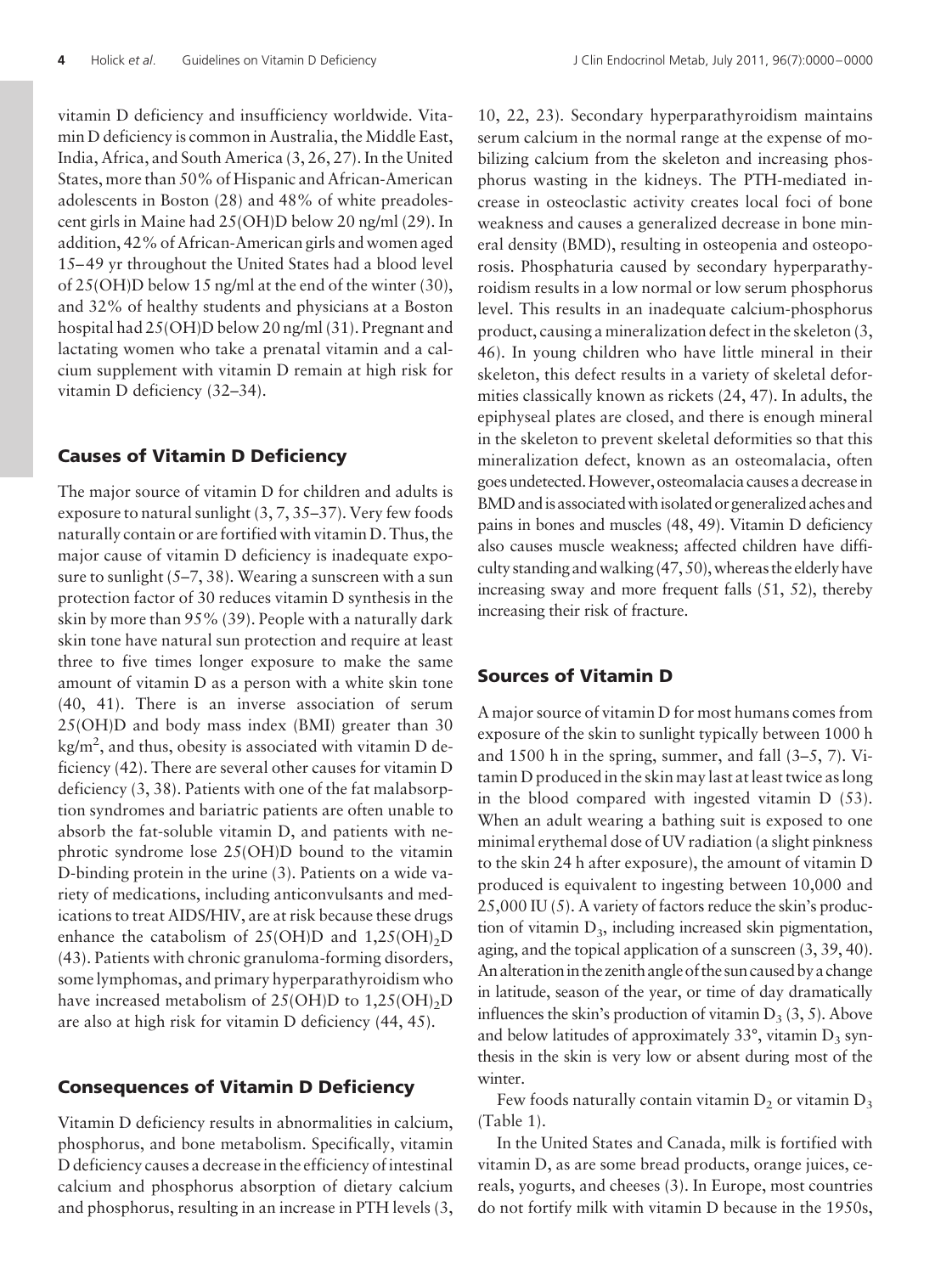#### **TABLE 1.** Sources of vitamin  $D_2$  and vitamin  $D_3$

| <b>Source</b>                                                                                                                                                                                                                                                                                                                   | <b>Vitamin D content</b>                                                                                                                                                                                                                                                                                                                                                                                                                                                                                                                                                                                                                                                                       |  |  |  |
|---------------------------------------------------------------------------------------------------------------------------------------------------------------------------------------------------------------------------------------------------------------------------------------------------------------------------------|------------------------------------------------------------------------------------------------------------------------------------------------------------------------------------------------------------------------------------------------------------------------------------------------------------------------------------------------------------------------------------------------------------------------------------------------------------------------------------------------------------------------------------------------------------------------------------------------------------------------------------------------------------------------------------------------|--|--|--|
| Natural sources                                                                                                                                                                                                                                                                                                                 | Vitamin D <sub>3</sub><br>Vitamin D <sub>2</sub><br>(Cholecalciferol)<br>(Ergocalciferol)                                                                                                                                                                                                                                                                                                                                                                                                                                                                                                                                                                                                      |  |  |  |
| Cod liver oil<br>Salmon, fresh wild caught<br>Salmon, fresh farmed<br>Salmon, canned<br>Sardines, canned<br>Mackerel, canned<br>Tuna, canned<br>Shiitake mushrooms, fresh<br>Shiitake mushrooms, sun-dried<br>Egg yolk<br>Sunlight/UVB radiation                                                                                | $\sim$ 400–1,000 IU/teaspoon vitamin D <sub>3</sub><br>~600-1,000 IU/3.5 oz vitamin D <sub>3</sub><br>$\sim$ 100–250 IU/3.5 oz vitamin D <sub>3</sub> , vitamin D <sub>2</sub><br>~300-600 IU/3.5 oz vitamin D <sub>3</sub><br>~300 IU/3.5 oz vitamin $D_3$<br>~250 IU/3.5 oz vitamin $D_3$<br>236 IU/3.5 oz vitamin D <sub>3</sub><br>$\sim$ 100 IU/3.5 oz vitamin D <sub>2</sub><br>$\sim$ 1,600 IU/3.5 oz vitamin D <sub>2</sub><br>~20 IU/yolk vitamin $D_3$ or $D_2$<br>$\sim$ 20,000 IU equivalent to exposure to 1 minimal erythemal dose (MED) in a bathing<br>suit. Thus, exposure of arms and legs to 0.5 MED is equivalent to ingesting<br>$\sim$ 3,000 IU vitamin D <sub>3</sub> . |  |  |  |
| Fortified foods<br>Fortified milk<br>Fortified orange juice<br>Infant formulas<br>Fortified yogurts<br>Fortified butter<br>Fortified margarine<br>Fortified cheeses<br>Fortified breakfast cereals<br>Pharmaceutical sources in the United States<br>Vitamin $D_2$ (ergocalciferol)<br>Drisdol (vitamin D <sub>2</sub> ) liquid | 100 IU/8 oz, usually vitamin $D_3$<br>100 IU/8 oz vitamin $D_3$<br>100 IU/8 oz vitamin $D_3$<br>100 IU/8 oz, usually vitamin $D_3$<br>56 IU/3.5 oz, usually vitamin $D_3$<br>429 IU/3.5 oz, usually vitamin D <sub>3</sub><br>100 IU/3 oz, usually vitamin $D_3$<br>$\sim$ 100 IU/serving, usually vitamin D <sub>3</sub><br>50,000 IU/capsule<br>8,000 IU/cc                                                                                                                                                                                                                                                                                                                                  |  |  |  |
| Supplemental sources<br>Multivitamin<br>Vitamin $D3$                                                                                                                                                                                                                                                                            | 400, 500, 1,000 IU vitamin $D_3$ or vitamin $D_2$<br>400, 800, 1,000, 2,000, 5,000, 10,000, and 50,000 IU                                                                                                                                                                                                                                                                                                                                                                                                                                                                                                                                                                                      |  |  |  |

IU = 25 ng. [Reproduced with permission from M. F. Holick: *N Engl J Med* 357:266-281, 2007 (3). © Massachusetts Medical Society.]

there was an outbreak of vitamin D intoxication in young children, resulting in laws that forbade the fortification of foods with vitamin D. However, Sweden and Finland now fortify milk, and many European countries add vitamin D to cereals, breads, and margarine (3).

Multivitamin preparations contain 400-1000 IU of vitamin  $D_2$  or vitamin  $D_3$ , whereas pharmaceutical preparations in the United States contain only vitamin  $D_2$  (Table 1) (3).

## **1.0 Diagnostic Procedure**

## **Recommendation**

1.1 We recommend screening for vitamin D deficiency in individuals at risk for deficiency.We do not recommend

population screening for vitamin D deficiency in individuals who are not at risk  $(1|\theta \theta \theta \theta)$ .

#### **1.1 Evidence**

There is no evidence demonstrating benefits of screening for vitamin D deficiency at a population level. Such evidence would require demonstration of the feasibility and cost-effectiveness of such a screening strategy, as well as benefits in terms of important health outcomes. In the absence of this evidence, it is premature to recommend screening at large at this time.

Currently, 25(OH)D measurement is reasonable in groups of people at high risk for vitamin D deficiency and in whom a prompt response to optimization of vitamin D status could be expected (Table 2) (3, 25, 52, 54 –56).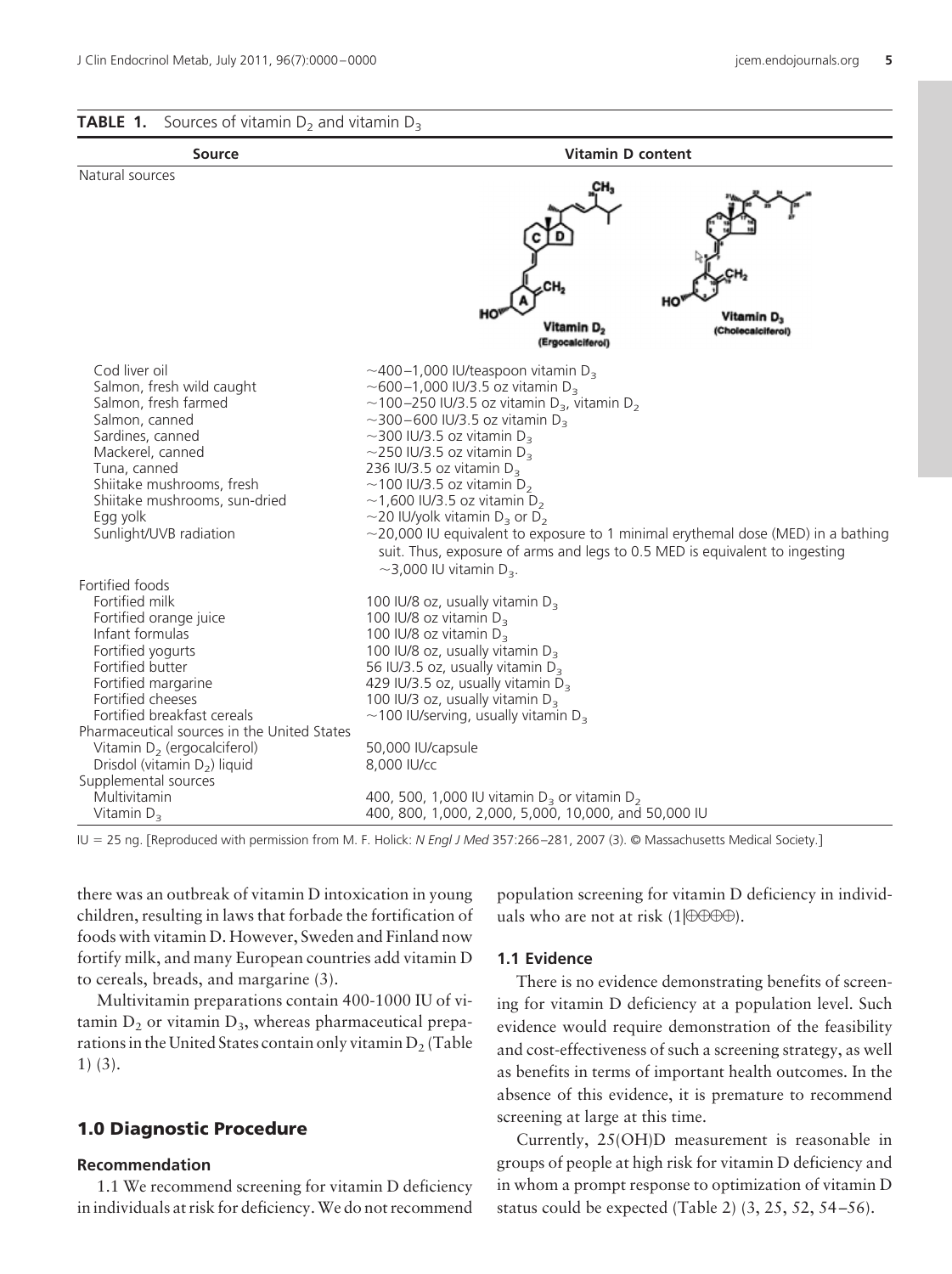## **TABLE 2.** Indications for 25(OH)D measurement (candidates for screening)

| <b>Rickets</b>                                            |
|-----------------------------------------------------------|
| Osteomalacia                                              |
| Osteoporosis                                              |
| Chronic kidney disease                                    |
| Hepatic failure                                           |
| Malabsorption syndromes                                   |
| Cystic fibrosis                                           |
| Inflammatory bowel disease                                |
| Crohn's disease                                           |
| Bariatric surgery                                         |
| Radiation enteritis                                       |
| Hyperparathyroidism                                       |
| <b>Medications</b>                                        |
| Antiseizure medications                                   |
| Glucocorticoids<br>AIDS medications                       |
|                                                           |
| Antifungals, e.g. ketoconazole<br>Cholestyramine          |
| African-American and Hispanic children and adults         |
| Pregnant and lactating women                              |
| Older adults with history of falls                        |
| Older adults with history of nontraumatic fractures       |
| Obese children and adults (BMI $>$ 30 kg/m <sup>2</sup> ) |
| Granuloma-forming disorders                               |
| Sarcoidosis                                               |
| Tuberculosis                                              |
| Histoplasmosis                                            |
| Coccidiomycosis                                           |
| <b>Berylliosis</b>                                        |
| Some lymphomas                                            |

#### **Recommendation**

1.2 We recommend using the serum circulating 25(OH)D level, measured by a reliable assay, to evaluate vitamin D status in patients who are at risk for vitamin D deficiency. Vitamin D deficiency is defined as a 25(OH)D below 20 ng/ml (50 nmol/liter). We recommend against using the serum  $1,25(OH)_2D$  assay for this purpose and are in favor of using it only in monitoring certain conditions, such as acquired and inherited disorders of vitamin D and phosphate metabolism  $(1|\theta \theta \theta \theta)$ .

#### **1.2 Evidence**

25(OH)D is the major circulating form of vitamin D, with a circulating half-life of 2–3 wk, and it is the best indicator to monitor for vitamin D status (3, 8, 25, 54, 56). The circulating half-life of  $1,25(OH)_{2}D$  is approximately 4 h. It circulates at 1000 times lower concentration than 25(OH)D, and the blood level is tightly regulated by serum levels of PTH, calcium, and phosphate. Serum  $1,25(OH)<sub>2</sub>D$  does not reflect vitamin D reserves, and measurement of  $1,25(OH)_{2}D$  is not useful for monitoring the vitamin D status of patients. Serum  $1,25(OH)_2D$  is frequently either normal or even elevated in those with vitamin D deficiency, due to secondary hyperparathyroidism. Thus,  $1,25(OH)_{2}D$  measurement does not reflect vitamin D status. Measurement of  $1,25(OH)_{2}D$  is useful in acquired and inherited disorders in the metabolism of

25(OH)D and phosphate, including chronic kidney disease, hereditary phosphate-losing disorders, oncogenic osteomalacia, pseudovitamin D-deficiency rickets, vitamin D-resistant rickets, as well as chronic granulomaforming disorders such as sarcoidosis and some lymphomas (3, 11, 50, 57, 58).

## **1.2 Remarks**

All clinical assays, including 25(OH)D measurements, are subject to variability. Such variability confounds attempts to define a single "cut point" value as indicating low vitamin D status. Multiple methodologies for 25(OH)D measurement exist, including RIA, HPLC, and liquid chromatography tandem mass spectroscopy (3, 54, 59). For clinical care, it appears that all current methodologies are adequate if one targets a 25(OH)D value higher than current cut points; for example, a value of 40 ng/ml is without toxicity and virtually ensures that the individual's "true" value is greater than 30 ng/ml. A clinical approach of targeting a higher 25(OH)D value seems prudent in that improving vitamin D status should reduce multiple adverse consequences of vitamin D deficiency at extremely low cost with minimal toxicity risk. Finally, the comparability of 25(OH)D results seems likely to improve as uniform standards available through the National Institute of Standards and Technology become widely implemented.

#### *Suggested 25(OH)D levels*

Vitamin D deficiency in children and adults is a clinical syndrome caused by a low circulating level of 25(OH)D (3, 10, 25, 47, 50). The blood level of 25(OH)D that is defined as vitamin D deficiency remains somewhat controversial. A provocative study in adults who received 50,000 IU of vitamin  $D_2$  once a week for 8 wk along with calcium supplementation demonstrated a significant reduction in their PTH levels when their 25(OH)D was below 20 ng/ml (16). Several, but not all, studies have reported that PTH levels are inversely associated with 25(OH)D and begin to plateau in adults who have blood levels of 25(OH)D between 30 and 40 ng/ml (20 –22, 60); these findings are consistent with the threshold for hip and nonvertebral fracture prevention from a recent meta-analysis of double-blind randomized controlled trials (RCT) with oral vitamin D (56). When postmenopausal women who had an average blood level of 25(OH)D of 20 ng/ml increased their level to 32 ng/ml, they increased the efficiency of intestinal calcium absorption by  $45-65\%$  (17). Thus, based on these and other studies, it has been suggested that vitamin D deficiency be defined as a 25(OH)D below 20 ng/ml, insufficiency as a 25(OH)D of 21–29 ng/ml, and sufficiency as a 25(OH)D of 30 –100 ng/ml (3).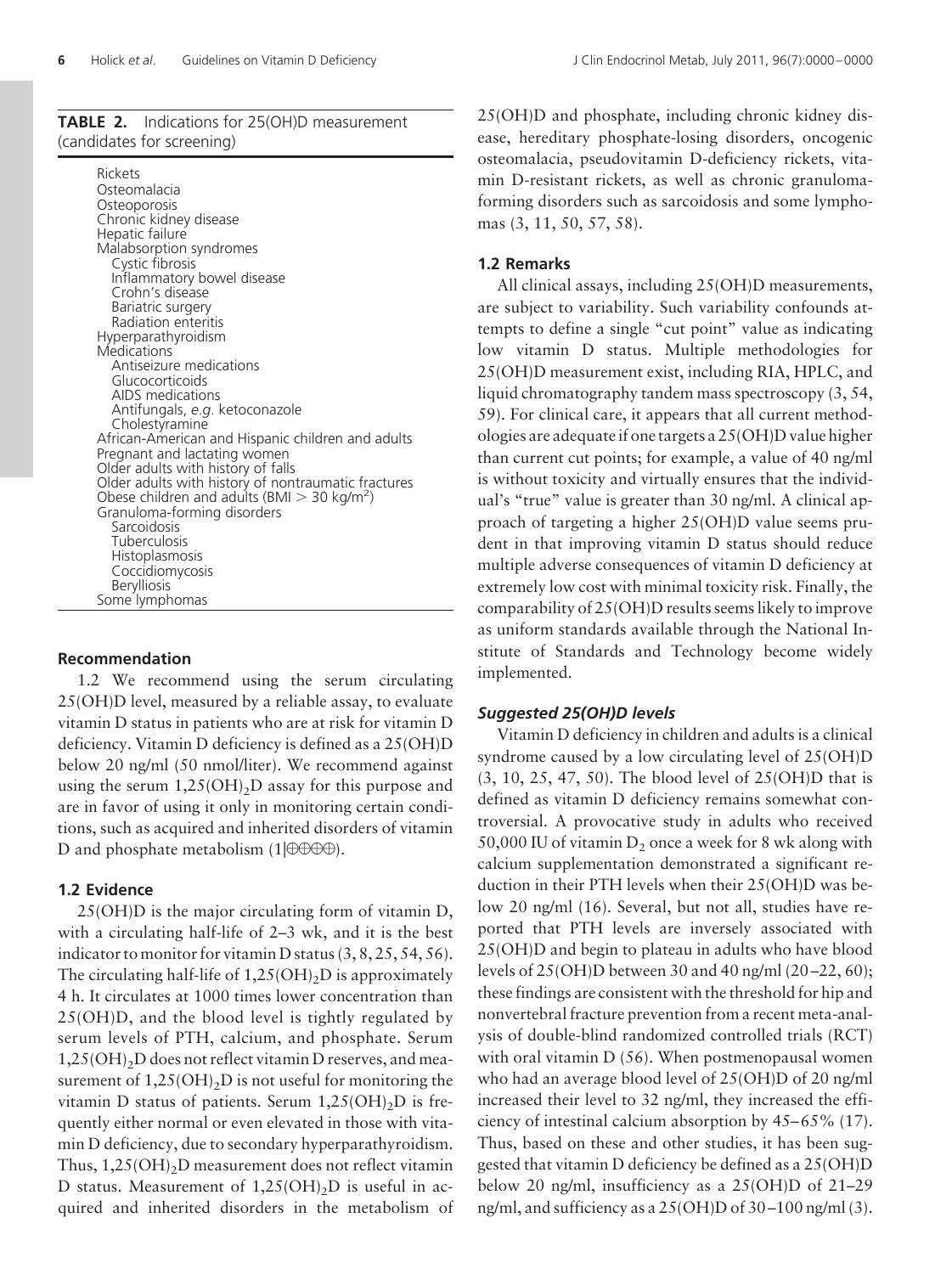The IOM report (20) also concluded, based in part on the PTH data, that vitamin D deficiency was defined as 25(OH)D below 20 ng/ml. They dismissed the calcium absorption study by Heaney *et al.* (17) as being a single study that did not directly measure calcium absorption and noted studies such as Hansen *et al.*(18), which showed no increase in intestinal calcium absorption across a broad range of serum 25(OH)D levels. However, the Heaney *et al.* (17) study was strengthened by the fact that they investigated a change in intestinal calcium absorption in the same women who had a blood level of 25(OH)D of approximately 20 ng/ml that was raised to an average of 32 ng/ml. The normalization of PTH at certain levels of 25(OH)D indirectly implies that these values can be suggested to define deficiency and insufficiency and indirectly informs treatment decisions. Studies of vitamin D replacement and treatment showing changes in patient-important outcomes (61) at certain levels of 25(OH)D are needed and would provide higher quality evidence that would lead to stronger recommendations.

## **2.0 Recommended Dietary Intakes of Vitamin D for Patients at Risk for Vitamin D Deficiency**

Several recent studies have suggested that the recommended dietary allowances (RDA) of the IOM (20) may be inadequate, especially for patients who have underlying conditions or are receiving medications that put them at risk for vitamin D deficiency. The studies were reviewed, and Table 3 summarizes what the present RDA recommendations are and what we believe should be the recommended dietary intakes, especially for patients who are at risk based on the most current literature. These recommendations are often based on lower quality evidence (expert opinion, consensus, inference from basic science experiments, noncomparative or comparative observational studies); therefore, they should be considered as suggestions for patient care.

## **Recommendation**

2.1 We suggest that infants and children aged  $0-1$  yr require at least 400 IU/d (IU =  $25$  ng) of vitamin D, and

| Life stage             |                     | <b>IOM</b> recommendations | <b>Committee recommendations</b><br>for patients at risk for<br>vitamin D deficiency |                        |                   |           |
|------------------------|---------------------|----------------------------|--------------------------------------------------------------------------------------|------------------------|-------------------|-----------|
| group                  | AI                  | <b>EAR</b>                 | <b>RDA</b>                                                                           | UL                     | Daily requirement | UL        |
| Infants                |                     |                            |                                                                                      |                        |                   |           |
| 0 to 6 months          | 400 IU (10 $\mu$ g) |                            |                                                                                      | 1,000 IU (25 $\mu$ g)  | 400-1,000 IU      | 2,000 IU  |
| 6 to 12 months         | 400 IU (10 $\mu$ g) |                            |                                                                                      | 1,500 IU (38 $\mu$ g)  | 400-1.000 IU      | 2,000 IU  |
| Children               |                     |                            |                                                                                      |                        |                   |           |
| $1 - 3$ yr             |                     | 400 IU (10 $\mu$ g)        | 600 IU (15 $\mu$ g)                                                                  | 2,500 IU (63 $\mu$ g)  | 600-1,000 IU      | 4,000 IU  |
| $4 - 8$ yr             |                     | 400 IU (10 $\mu$ g)        | 600 IU (15 $\mu$ g)                                                                  | 3,000 IU (75 $\mu$ g)  | 600-1.000 IU      | 4,000 IU  |
| Males                  |                     |                            |                                                                                      |                        |                   |           |
| $9-13$ yr              |                     | 400 IU (10 $\mu$ g)        | 600 IU (15 $\mu$ g)                                                                  | 4,000 IU (100 $\mu$ g) | 600-1,000 IU      | 4,000 IU  |
| $14 - 18$ yr           |                     | 400 IU (10 $\mu$ g)        | 600 IU (15 $\mu$ g)                                                                  | 4,000 IU (100 $\mu$ g) | 600-1,000 IU      | 4,000 IU  |
| $19 - 30$ yr           |                     | 400 IU (10 $\mu$ g)        | 600 IU (15 $\mu$ g)                                                                  | 4,000 IU (100 $\mu$ g) | 1,500-2,000 IU    | 10,000 IU |
| $31 - 50$ yr           |                     | 400 IU (10 $\mu$ g)        | 600 IU (15 $\mu$ g)                                                                  | 4,000 IU (100 $\mu$ g) | 1,500-2,000 IU    | 10,000 IU |
| 51-70 yr               |                     | 400 IU (10 $\mu$ g)        | 600 IU (15 $\mu$ g)                                                                  | 4,000 IU (100 $\mu$ g) | 1,500-2,000 IU    | 10,000 IU |
| $>70$ yr               |                     | 400 IU (10 $\mu$ g)        | 800 IU (20 $\mu$ g)                                                                  | 4,000 IU (100 $\mu$ g) | 1,500-2,000 IU    | 10,000 IU |
| Females                |                     |                            |                                                                                      |                        |                   |           |
| $9-13$ yr              |                     | 400 IU (10 $\mu$ g)        | 600 IU (15 $\mu$ g)                                                                  | 4,000 IU (100 $\mu$ g) | 600-1,000 IU      | 4,000 IU  |
| $14 - 18$ yr           |                     | 400 IU (10 $\mu$ g)        | 600 IU (15 $\mu$ g)                                                                  | 4,000 IU (100 $\mu$ g) | 600-1,000 IU      | 4,000 IU  |
| $19 - 30$ yr           |                     | 400 IU (10 $\mu$ g)        | 600 IU (15 $\mu$ g)                                                                  | 4,000 IU (100 $\mu$ g) | 1,500-2,000 IU    | 10,000 IU |
| $31 - 50$ yr           |                     | 400 IU (10 $\mu$ g)        | 600 IU (15 $\mu$ g)                                                                  | 4,000 IU (100 $\mu$ g) | 1,500-2,000 IU    | 10,000 IU |
| $51 - 70$ yr           |                     | 400 IU (10 $\mu$ g)        | 600 IU (15 $\mu$ g)                                                                  | 4,000 IU (100 $\mu$ g) | 1,500-2,000 IU    | 10,000 IU |
| $>70$ yr               |                     | 400 IU (10 $\mu$ g)        | 800 IU (20 $\mu$ g)                                                                  | 4,000 IU (100 $\mu$ g) | 1,500-2,000 IU    | 10,000 IU |
| Pregnancy              |                     |                            |                                                                                      |                        |                   |           |
| $14 - 18$ yr           |                     | 400 IU (10 $\mu$ g)        | 600 IU (15 $\mu$ g)                                                                  | 4,000 IU (100 $\mu$ g) | 600-1,000 IU      | 4,000 IU  |
| $19 - 30$ yr           |                     | 400 IU (10 $\mu$ g)        | 600 IU (15 $\mu$ g)                                                                  | 4,000 IU (100 $\mu$ g) | 1,500-2,000 IU    | 10,000 IU |
| $31 - 50$ yr           |                     | 400 IU (10 $\mu$ g)        | 600 IU (15 $\mu$ g)                                                                  | 4,000 IU (100 $\mu$ g) | 1,500-2,000 IU    | 10,000 IU |
| Lactation <sup>a</sup> |                     |                            |                                                                                      |                        |                   |           |
| $14 - 18$ yr           |                     | 400 IU (10 $\mu$ g)        | 600 IU (15 $\mu$ g)                                                                  | 4,000 IU (100 $\mu$ g) | 600-1,000 IU      | 4,000 IU  |
| 19-30 yr               |                     | 400 IU (10 $\mu$ g)        | 600 IU (15 $\mu$ g)                                                                  | 4,000 IU (100 $\mu$ g) | 1,500-2,000 IU    | 10,000 IU |
| 31-50 yr               |                     | 400 IU (10 $\mu$ g)        | 600 IU (15 $\mu$ g)                                                                  | 4,000 IU (100 $\mu$ g) | 1,500-2,000 IU    | 10,000 IU |

AI, Adequate intake; EAR, estimated average requirement; UL, tolerable upper intake level.

*<sup>a</sup>* Mother's requirement, 4,000 – 6,000 IU/d (mother's intake for infant's requirement if infant is not receiving 400 IU/d).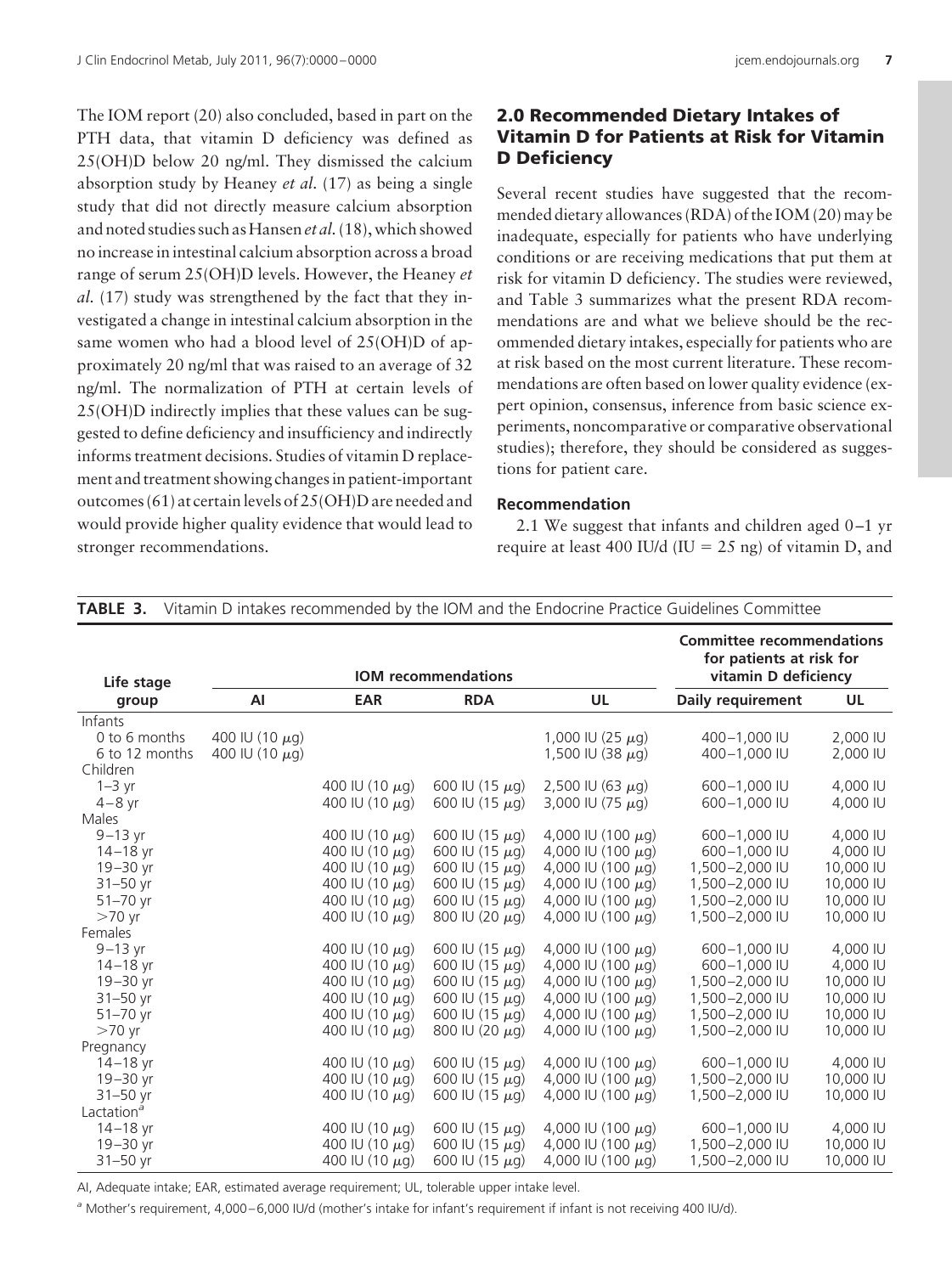children 1 yr and older require at least 600 IU/d to maximize bone health. Whether 400 and 600 IU/d for children 0 –1 yr and 1–18 yr, respectively, are enough to provide all the potential nonskeletal health benefits associated with vitamin D is not known at this time. However, to raise the blood level of 25(OH)D consistently above 30 ng/ml may require at least 1000 IU/d of vitamin D  $(2|\theta \theta \theta \theta)$ .

#### **2.1 Evidence**

#### *Birth to 18 yr*

Risk factors for vitamin D deficiency and rickets in an infant include breast-feeding without vitamin D supplementation, dark skin pigmentation, and maternal vitamin D deficiency (38, 50, 62– 68). *In utero*, the fetus is wholly dependent on the mother for vitamin D. The 25(OH)D passes from the placenta into the blood stream of the fetus. Because the half-life for 25(OH)D is approximately 2–3 wk, the infant can remain vitamin D sufficient for several weeks after birth, as long as the mother was vitamin D sufficient. However, most pregnant women are vitamin D deficient or insufficient (33–35). In a study of 40 motherinfant pairs, Lee *et al.* (33) reported that 76% of mothers and 81% of newborns had a 25(OH)D below 20 ng/ml at the time of birth, despite the fact that during pregnancy, the mothers ingested about 600 IU/d of vitamin D from a prenatal supplement and consumption of two glasses of milk.

Infants depend on either sunlight exposure or dietary vitamin D to meet their requirement from birth. Human breast milk and unfortified cow's milk have very little vitamin D (32). Thus, infants who are fed only human breast milk are prone to developing vitamin D deficiency, especially during the winter when neither they nor their mothers can obtain vitamin D from sunlight. Conservative estimates suggest that to maintain serum 25(OH)D concentrations above 20 ng/ml, an infant in the Midwest fed human milk must be exposed to sunlight in the summer about 30 min/wk while wearing just a diaper (69, 70).

Human milk and colostrum contain low amounts of vitamin D, on average  $15.9 \pm 8.6$  IU/liter (32). There is a direct relationship between vitamin D intake and vitamin D content in human milk. However, even when women were consuming between 600 and 700 IU/d of vitamin D, the vitamin D content in their milk was only between 5 and 136 IU/liter (71). Preliminary data suggest that only after lactating women were given 4000–6000 IU/d of vitamin D was enough vitamin D transferred in breast milk to satisfy her infant's requirement (32).

Vitamin D intakes between 340 and 600 IU/d have been reported to have the maximum effect on linear growth of infants (72, 73). When Chinese infants were given 100, 200, or 400 IU/d of vitamin D, none demonstrated any evidence of rickets (74). This observation is consistent with what Jeans (75) observed in 1950, and it was the basis for recommending that children only need 200 IU/d of vitamin D. However, Markestad and Elzouki (76) reported that Norwegian infants fed formula containing 300 IU/d obtained blood levels of 25(OH)D above 11 ng/ ml, which at the time was considered the lower limit of normal. However, the IOM report says that the blood level should be at least 20 ng/ml, which implies that consuming even 300 IU/d is not adequate for infants (20, 47, 77).

Pediatric health care providers need to be aware of the deleterious effects of rickets on growth and bone development, including potential effects on bone density and development of peak bone mass (78). Musculoskeletal signs of rickets are well-described (47, 50, 66, 79, 80).

The American Academy of Pediatrics and the Canadian Pediatric Association (77) both recommended 400 IU/d. The IOM (20) recommended that the adequate intake and RDA for children 0-1 and 1-18 yr should be 400 and 600 IU/d, respectively. Whether 400 and 600 IU/d for these children is enough to provide all the health benefits associated with vitamin D is not known at this time.

Infants who received at least 2000 IU/d of vitamin D during the first year of life in Finland reduced their risk of developing type 1 diabetes in the ensuing 31 yr by 88%, without any reports of toxicity (81). Japanese children who received 1200 IU/d of vitamin D from December through March compared with placebo reduced their risk of influenza A by 42% (82). African-American normotensive children (16.3  $\pm$  1.4 yr) who received 2000 IU/d compared with 400 IU/d for 16 wk in a randomized controlled trial had significantly higher serum 25(OH)D levels  $(36 \pm 14 \text{ vs. } 24 \pm 7 \text{ ng/ml})$  and significantly lower arterial wall stiffness (83).

In the past, children of all races obtained most of their vitamin D from exposure to sunlight and drinking vitamin D-fortified milk, and therefore, they did not need to take a vitamin D supplement (3, 84). However, children are spending more time indoors now, and when they go outside, they often wear sun protection that limits their ability to make vitamin D in their skin. Children and adolescents are also drinking less vitamin D-fortified milk (28, 29, 85–90). There are reports that children of all ages are at high risk for vitamin D deficiency and insufficiency and its insidious health consequences (91–93), but with the cutoff of 20 ng/ml set by the IOM (20), the prevalence of vitamin D deficiency should be reevaluated. There are no data on how much vitamin D is required to prevent vitamin D deficiency in children aged 1–9 yr. A few studies have shown that during the pubertal years, children maintained a serum 25(OH)D above 11 ng/ml with dietary vitamin D intakes of 2.5–10  $\mu$ g/d (100–400 IU/d) (94). When in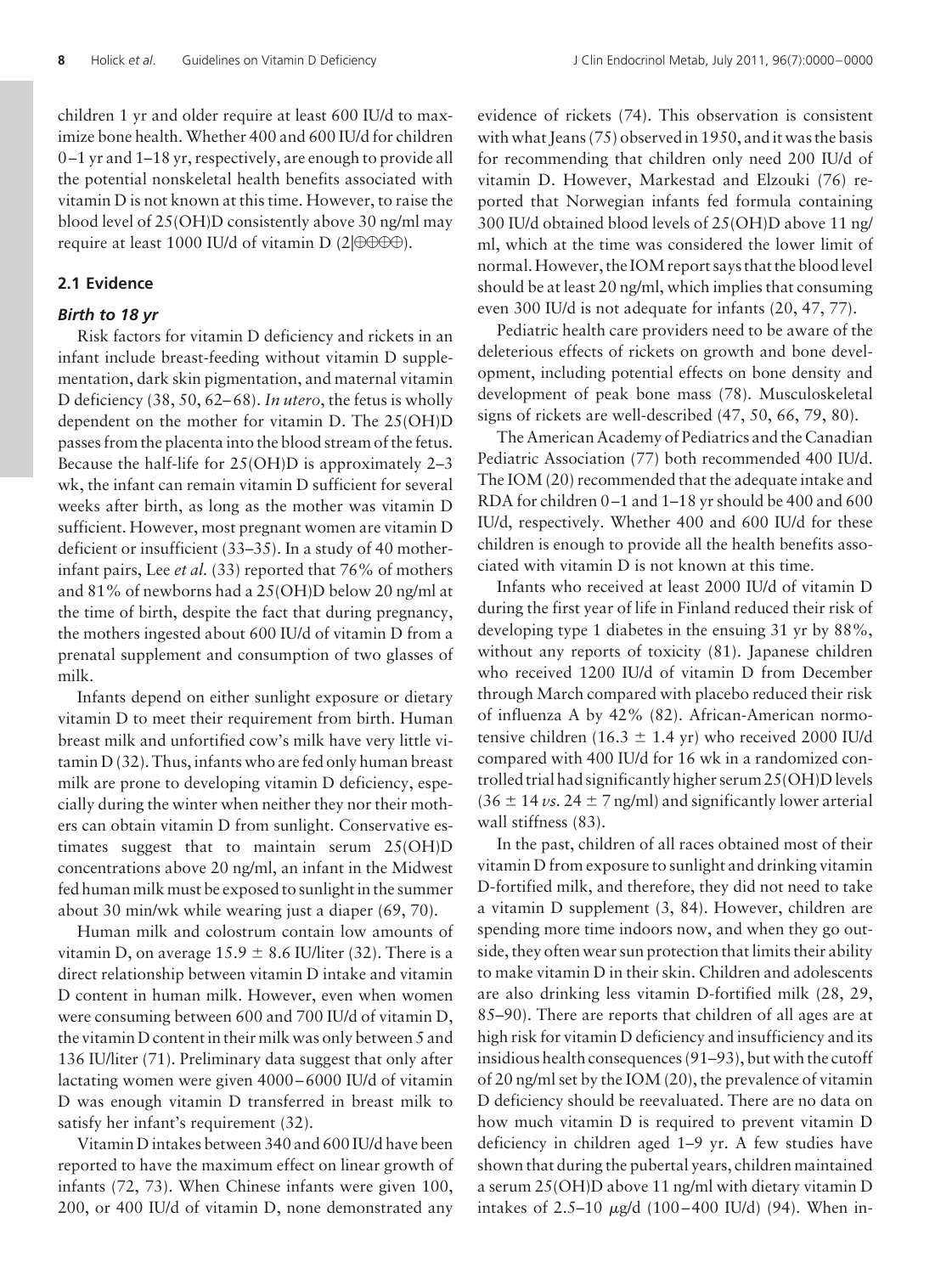takes were less than 2.5  $\mu$ g/d, Turkish children aged 12–17 yr had 25(OH)D levels consistent with vitamin D deficiency, *i.e.* below 11 ng/ml (95). A 2008 study by Maalouf *et al.* (91) suggests that this age group needs 2000 IU/d vitamin D to maintain a blood level above 30 ng/ml. Another study, by El-Hajj Fuleihan (96), provides an insight into the vitamin D requirement for children aged 10 –17 yr (who were presumably exposed to an adequate amount of sun-mediated vitamin D because they lived in Lebanon) who ingested weekly doses of either 1,400 or 14,000 IU vitamin  $D_3$  for 1 yr. Those who received 1400 IU/wk increased their blood level of 25(OH)D from 14  $\pm$  8 to 17  $\pm$ 6 ng/ml, whereas the children who received 14,000 IU/wk for 1 yr increased their blood levels from  $14 \pm 8$  to  $38 \pm$ 31 ng/ml. No signs of intoxication (hypercalcemia) were noted in the group receiving 14,000 IU/wk, although three subjects had a high 25(OH)D at the end of the study (103, 161, and 195 ng/ml) (96).

Children aged 9 –18 yr have a rapid growth spurt characterized by a marked increase in their requirement of calcium and phosphorus to maximize skeletal mineralization. During puberty, the metabolism of 25(OH)D to  $1,25(OH)_{2}D$  increases. In turn, the increased blood levels of  $1,25(OH)_{2}D$  enhance the efficiency of the intestine to absorb dietary calcium and phosphorus to satisfy the growing skeleton's requirement for these minerals during its rapid growth phase. However, although production of  $1,25(OH)_{2}D$  is increased, there is no scientific evidence to date demonstrating an increased requirement for vitamin D in this age group, possibly because circulating concentrations of  $1,25(OH)_{2}D$  are approximately 500-1000 times lower than those of  $25(OH)D$  (*i.e.* 15–60 pg/ml *vs.* 20 –100 ng/ml, respectively) (97).

#### **Recommendation**

2.2 We suggest that adults aged 19 –50 yr require at least 600 IU/d of vitamin D to maximize bone health and muscle function. It is unknown whether 600 IU/d is enough to provide all the potential nonskeletal health benefits associated with vitamin D. However, to raise the blood level of 25(OH)D consistently above 30 ng/ml may require at least  $1500 - 2000$  IU/d of vitamin D (2 $\ket{\oplus \oplus \oplus \oplus}$ ).

## **2.2 Evidence**

#### *Ages 19 –50 yr*

This age group is at risk for vitamin D deficiency because of decreased outdoor activities and aggressive sun protection. Available data have not sufficiently explored the relationship between total vitamin D intake *per se* and health outcomes, nor have data shown that a dose-response relationship between vitamin D intake and bone health is lacking (20).

Very few studies have evaluated this age group's vitamin D requirement. However, in the large Third National Health and Nutrition Examination Survey (NHANES III) population-based study, a threshold for optimal 25(OH)D and hip bone density has been addressed among 13,432 younger (20–49 yr) and older (50+ yr) individuals with different ethnic and racial background (98). Compared with the lowest quintile of 25(OH)D, the highest quintile had higher mean bone density by 4.1% in younger whites (test for trend;  $P < 0.0001$ ), by 1.8% in younger Mexican-Americans ( $P = 0.004$ ), and by 1.2% in younger blacks  $(P = 0.08)$ . In the regression plots, higher serum 25(OH)D levels were associated with higher BMD throughout the reference range of 10 to 38 ng/ml in all subgroups. In younger whites and younger Mexican-Americans, higher 25(OH)D was associated with higher BMD, even beyond 40 ng/ml. An evaluation of 67 white and 70 black premenopausal women ingesting  $138 \pm 84$  and  $145 \pm 73$  IU/d, respectively, revealed that serum 25(OH)D levels were in the insufficient or deficient range (circulating concentrations of  $21.4 \pm 4$  and  $18.3 \pm 5$  ng/ml, respectively) (99).

During the winter months (November through May) in Omaha, Nebraska, 6% of young women aged 25–35 yr  $(n = 52)$  maintained serum concentrations of 25(OH)D above 20 ng/ml but below 30 ng/ml when estimated daily vitamin D intake was between 131 and 135 IU/d (100). Healthy adults aged 18 – 84 yr who received 1000 IU/d vitamin  $D_3$  for 3 months during the winter increased their 25(OH)D from 19.6  $\pm$  11.1 to 28.9  $\pm$  7.7 ng/ml (101).

A dose-ranging study reported that men who received 10,000 IU/d of vitamin  $D_3$  for 5 months did not experience any alteration in either serum calcium or urinary calcium excretion (127). Adults older than 18 yr who received 50,000 IU vitamin  $D_2$  every 2 wk (which is equivalent to 3000 IU/d) for up to 6 yr had a normal serum calcium and no evidence of toxicity (102).

#### **Recommendation**

2.3 We suggest that all adults aged 50 –70 and 70- yr require at least 600 and 800 IU/d, respectively, of vitamin D to maximize bone health and muscle function. Whether 600 and 800 IU/d of vitamin D are enough to provide all of the potential nonskeletal health benefits associated with vitamin D is not known at this time. However, to raise the blood level of 25(OH)D above 30 ng/ml may require at least 1500-2000 IU/d of supplemental vitamin D  $(2|\text{OPT})$ .

## **2.3 Evidence**

Men and women older than 51 yr depend on sunlight for most of their vitamin D requirement. Increased use of clothing and sunscreen over sun-exposed areas and decreased consumption of vitamin D-fortified milk increases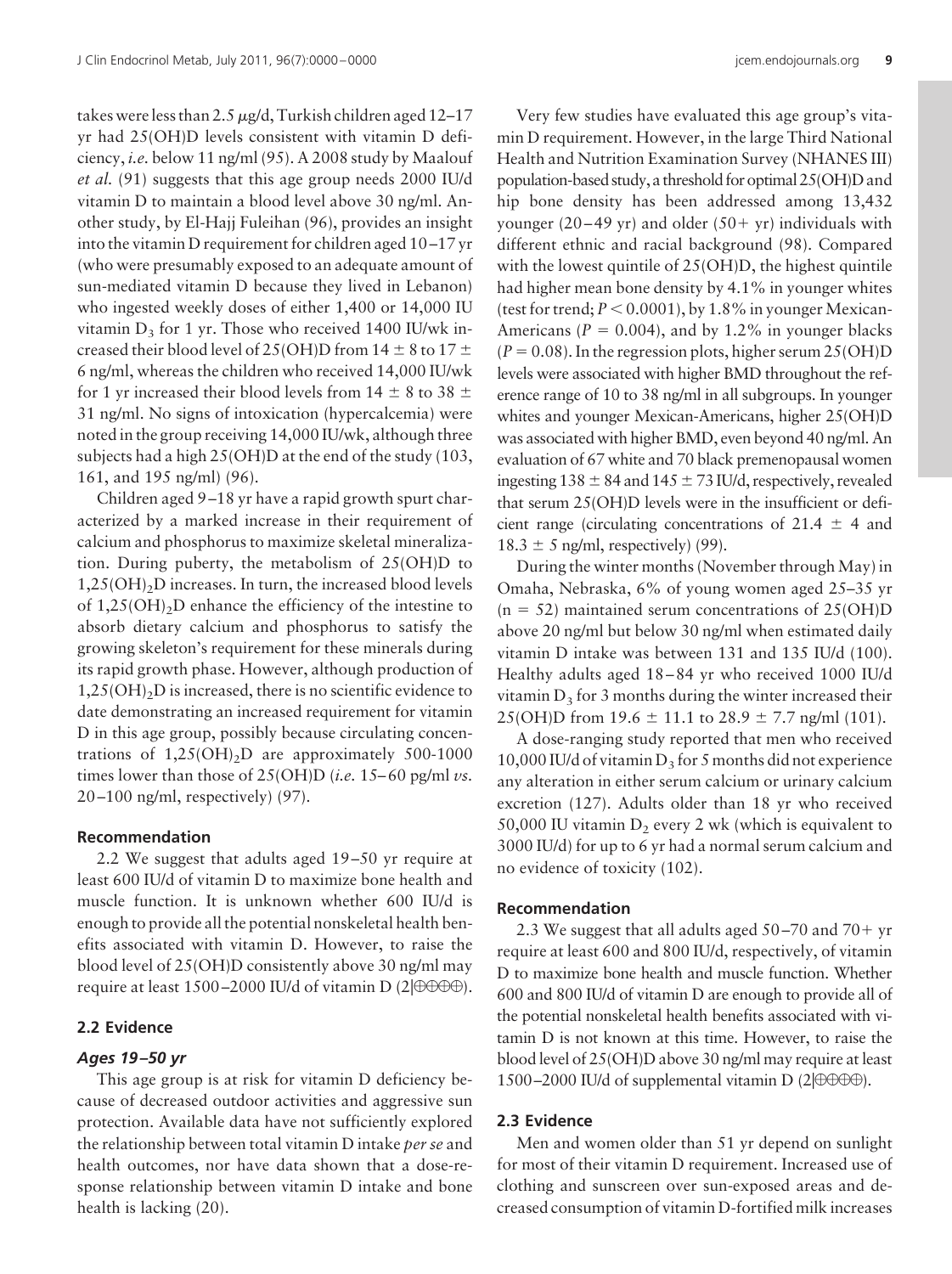the risk for vitamin D deficiency (3, 31, 39, 103). In addition, age decreases the capacity of the skin to produce vitamin  $D_3$  (3). Although it has been suggested that aging may decrease the ability of the intestine to absorb dietary vitamin D, studies have revealed that aging does not alter the absorption of physiological or pharmacological doses of vitamin D (101, 104 –106).

The IOM report (20) suggests that 25(OH)D levels need to be at least 20 ng/ml to maintain skeletal health. Prior estimates have ranged from as little as 12 to as high as 40 ng/ml (107). Recently, Priemel *et al.* (108) examined 675 iliac crest biopsies from male and female German adults (401 males, mean age, 58.2 yr; and 270 females, mean age, 68.2 yr) for structural histomorphometric parameters including osteoid indices. They reported that although they could not establish a minimum 25(OH)D level that was inevitably associated with mineralization defects, they did not find pathological accumulation of osteoid in any patients with circulating 25(OH)D above 30 ng/ml. They concluded that in conjunction with sufficient calcium intake, the dose of vitamin D supplementation should ensure that circulating levels of 25(OH)D reach a minimum threshold of 30 ng/ml to maintain skeletal health. In contrast, the IOM (20) concluded from the same study that a level of 25(OH)D of 20 ng/ml was adequate to prevent osteomalacia in at least 97.5% of the population and therefore recommended a threshold of 20 ng/ml to maintain skeletal health in 97.5% of the adult population.

Many studies have evaluated the influence of dietary vitamin D supplementation on serum 25(OH)D, PTH, and bone health as measured by BMD and fracture risks in older men and women. Several randomized, doubleblind clinical trials of senior men and women who had an intake of 400 IU/d showed insufficient 25(OH)D levels (25, 55, 80, 109 –112). When men and women received supplements of 400-1000 IU/d, they had a significant reduction in bone resorption. In a randomized, placebo-



FIG. 1. Fracture efficacy by achieved 25(OH)D levels. To convert nmol/liter to ng/ml, divide by 2.496. [Reproduced with permission from H. A. Bischoff-Ferrari *et al.*: *JAMA* 293:2257–2264, 2005 (51). © American Medical Association.]

controlled trial of elderly French women, those given calcium and 800 IU/d of vitamin D had significantly fewer vertebral and nonvertebral fractures (113). A similar observation was made in free-living men and women aged 65 yr and older who received 500 mg of calcium and 700 IU/d of vitamin D (114).

A threshold for optimal 25(OH)D and hip BMD has been addressed among 13,432 individuals studied in the NHANES III, including both younger (20–49 yr) and older  $($ >50 yr) individuals with different ethnic and racial backgrounds (98). In the regression plots, higher hip BMD was associated with higher serum 25(OH)D levels throughout the reference range of 9 –37 ng/ml in all subgroups.

A 2005 meta-analysis of high-quality primary prevention RCT of vitamin D and fracture risk consistently found that antifracture efficacy of vitamin D increases with a higher achieved level of 25(OH)D (Fig. 1) (51). Antifracture efficacy started at 25(OH)D levels of at least 30 ng/ml. This level was reached only in trials that gave  $700 - 800$ IU/d vitamin  $D_3$  (high-quality trials with oral vitamin  $D_2$ were not available at the time).

The most up-to-date meta-analysis focused on antifracture efficacy from high-quality double-blind RCT (55). The higher received dose (treatment dose\*adherence) of 482–770 IU/d vitamin D reduced nonvertebral fractures in community-dwelling  $(-29\%)$  and institutionalized  $(-15\%)$  older individuals, and its effect was independent of additional calcium supplementation  $(-21\%$  with additional calcium supplementation;  $-21\%$  for the main effect of vitamin D). As with the 2005 meta-analysis, antifracture efficacy started at 25(OH)D levels of at least 30 ng/ml (75 nmol/liter).

Muscle weakness is a prominent feature of the clinical syndrome of severe vitamin D deficiency. Clinical findings in vitamin D-deficiency myopathy include proximal muscle weakness, diffuse muscle pain, and gait impairments

> such as a waddling way of walking (115, 116). Double-blind RCT demonstrated that 800 IU/d vitamin  $D_3$  resulted in a 4-11% gain in lower extremity strength or function (80, 117), an up to 28% improvement in body sway (117, 118), and an up to 72% reduction in the rate of falling (119) in adults older than 65 yr after 5 months of treatment.

> Several systematic reviews and meta-analyses have demonstrated a reduction in falls associated with interventions to raise 25(OH)D levels. Murad *et al.* (120) demonstrated that such interventions were associated with statistically significant reduction in the risk of falls [odds ratio  $(OR) = 0.84$ ; 95% confidence interval (CI),  $0.76 - 0.93$ ; inconsistency (I<sup>2</sup>) =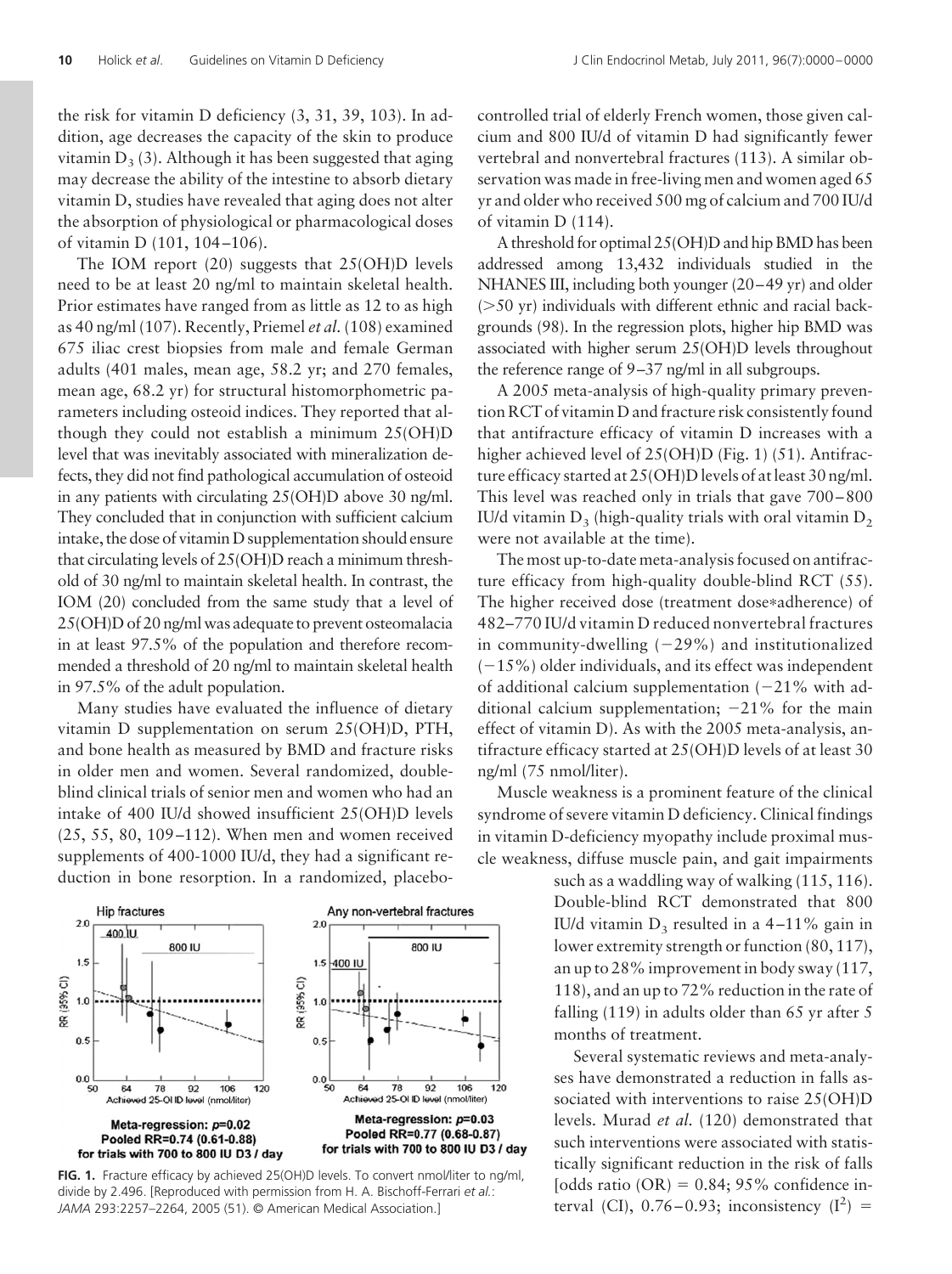61%; 23 studies). This effect was more prominent in patients who were vitamin D deficient at baseline. Results of other reviews were consistent. A meta-analysis of only five high-quality double-blind RCT ( $n = 1237$ ) found that vitamin D reduced the falling risk by 22% (pooled corrected OR =  $0.78$ ; 95% CI, 0.64-0.92) compared with calcium or placebo (116). For two trials with a total of 259 subjects using 800 IU/d of vitamin  $D_3$  over 2 to 3 months (117, 121), the corrected pooled OR was 0.65 (95% CI, 0.40- 1.00) (116), whereas 400 IU/d was insufficient to reduce falls (122). The importance of dose of supplemental vitamin D in minimizing risk of falls was confirmed by a multidose double-blind RCT among 124 nursing home residents receiving 200, 400, 600, or 800 IU/d vitamin D or placebo over 5 months (119) and by a 2009 meta-anal-

ysis (52). Participants receiving 800 IU/d had a 72% lower rate of falls than those taking placebo or a lower dose of

vitamin D (rate ratio =  $0.28$ ; 95% CI, 0.11–0.75). In the 2009 meta-analysis for supplemental vitamin D, eight high-quality RCT ( $n = 2426$ ) were identified, and heterogeneity was observed for dose of vitamin D (low dose, 700 IU/d, *vs.* higher dose, 700 to 1000 IU/d; *P* 0.02) and achieved  $25(OH)D$  level (<24 ng/ml *vs.* 24 ng/ ml;  $P = 0.005$ ). Higher dose supplemental vitamin D reduced fall risk by 19% [pooled relative risk  $(RR) = 0.81$ ; 95% CI, 0.71–0.92;  $n = 1921$  from seven trials). Falls were not reduced by low-dose supplemental vitamin D (pooled RR = 1.10; 95% CI, 0.89–1.35 from two trials) or by achieved serum 25(OH)D concentrations below 24 ng/ml (pooled RR = 1.35; 95% CI, 0.98–1.84). At the higher dose of vitamin D, the meta-analysis documented a 38% reduction in the risk of falling with treatment duration of 2 to 5 months and a sustained effect of 17% fall reduction with treatment duration of 12 to 36 months (52). Most recently, the IOM did a very thorough review on the effect of vitamin D on fall prevention (20). Their synopsis is that the evidence of vitamin D on fall prevention is inconsistent, which is in contrast to the 2010 assessment by the International Osteoporosis Foundation and the 2011 assessment of the Agency for Healthcare Research and Quality for the U.S. Preventive Services Task Force (123), both of which identified vitamin D as an effective intervention to prevent falling in older adults.

## **Recommendation**

2.4 We suggest that pregnant and lactating women require at least 600 IU/d of vitamin D and recognize that at least 1500 –2000 IU/d of vitamin D may be needed to maintain a blood level of 25(OH)D above 30 ng/ml  $(2|\oplus\oplus\oplus\odot)$ .

## **2.4 Evidence**

#### *Pregnancy and lactation*

During the first and second trimesters, the fetus is developing most of its organ systems and laying down the collagen matrix for its skeleton. During the last trimester, the fetus begins to calcify the skeleton, thereby increasing maternal demand for calcium. This demand is met by increased production of  $1,25(OH)_{2}D$  by the mother's kidneys and placenta. Circulating concentrations of  $1,25(OH)<sub>2</sub>D$  gradually increase during the first and second trimesters, owing to an increase in vitamin D-binding protein concentrations in the maternal circulation. However, the free levels of  $1,25(OH)_{2}D$ , which are responsible for enhancing intestinal calcium absorption, are only increased during the third trimester. Pregnant women are at high risk for vitamin D deficiency, which increases the risk of preeclampsia (34) and cesarean section (124). Daily doses of 600 IU do not prevent vitamin D deficiency in pregnant women (34, 124). Their daily regimen should at least include a prenatal vitamin containing 400 IU vitamin D with a supplement that contains at least 1000 IU vitamin D.

During lactation, the mother needs to increase the efficiency of dietary absorption of calcium to ensure adequate calcium content in her milk. The metabolism of  $25(OH)D$  to  $1,25(OH)_{2}D$  is enhanced in response to this new demand. However, because circulating concentrations of  $1,25(OH)_{2}D$  are 500-1000 times less than 25(OH)D, the increased metabolism probably does not significantly alter the daily requirement for vitamin D. To satisfy their requirement to maintain a 25(OH)D above 30 ng/ml, lactating women should take at least a multivitamin containing 400 IU vitamin D along with at least 1000 IU vitamin D supplement every day. To satisfy the requirements of an infant who is fed only breast milk, the mother requires 4000 to 6000 IU/d to transfer enough vitamin D into her milk (32). Thus, at a minimum, lactating women may need to take 1400–1500 IU/d, and to satisfy their infant's requirement, they may need 4000–6000 IU/d if they choose not to give the infant a vitamin D supplement.

#### **Recommendation**

2.5 We suggest that obese children and adults and children and adults on anticonvulsant medications, glucocorticoids, antifungals such as ketoconazole, and medications for AIDS be given at least two to three times more vitamin D for their age group to satisfy their body's vitamin D requirement ( $2|\theta\theta\theta\phi\rangle$ ).

## **2.5 Evidence**

#### *Obesity and medications*

Obese adults (BMI  $> 30$  kg/m<sup>2</sup>) are at high risk for vitamin D deficiency because the body fat sequesters the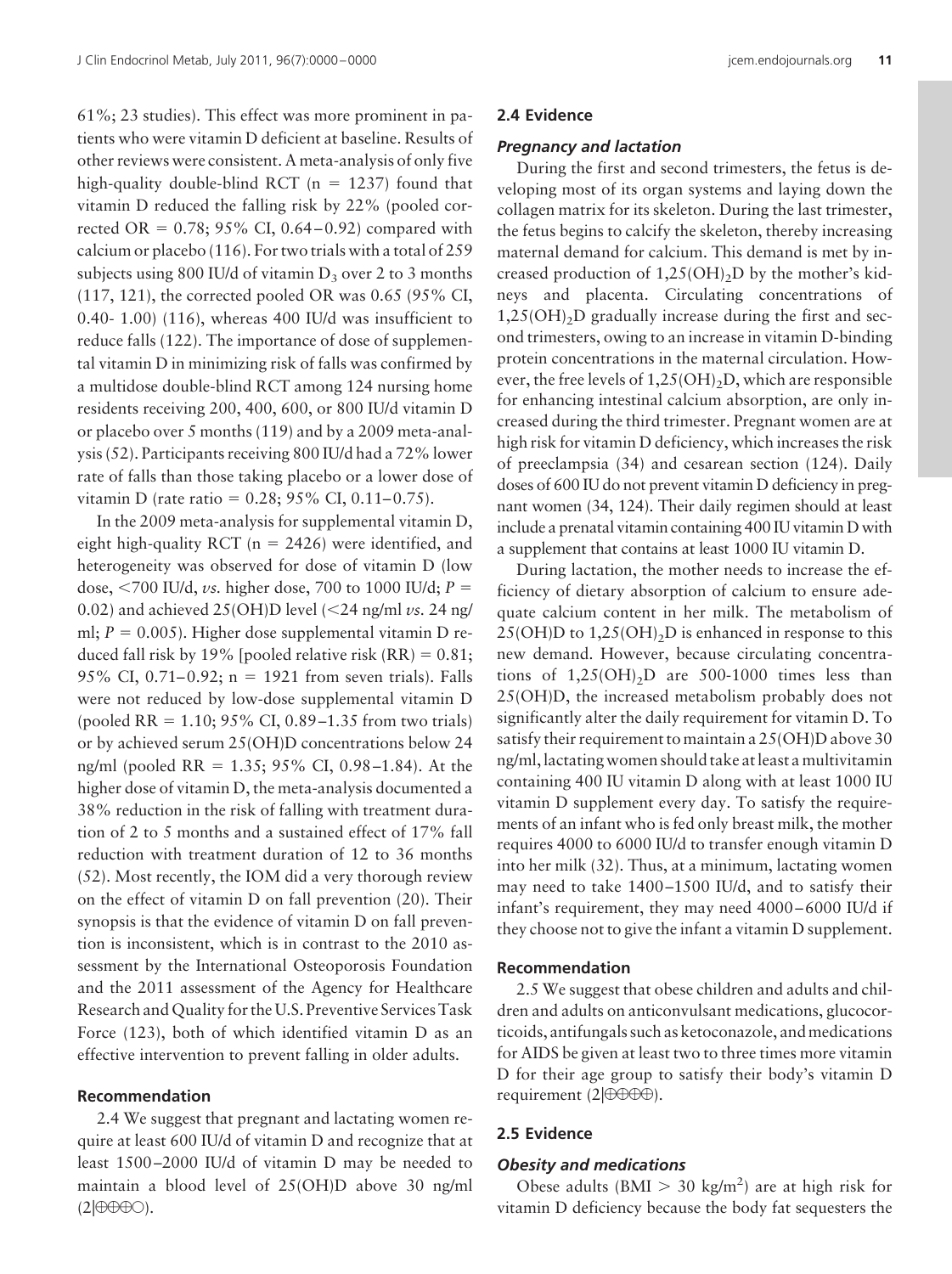fat-soluble vitamin. When obese and nonobese adults were exposed to simulated sunlight or received an oral dose of 50,000 IU of vitamin  $D_2$ , they were able to raise their blood levels of vitamin D by no more than 50% compared with nonobese adults. Patients on multiple anticonvulsant medications, glucocorticoids, or AIDS treatment are at increased risk for vitamin D deficiency because these medications increase the catabolism of 25(OH)D (3, 42, 43).

### **Recommendation**

2.6 We suggest that the maintenance tolerable UL of vitamin D, which is not to be exceeded without medical supervision, should be 1000 IU/d for infants up to 6 months, 1500 IU/d for infants from 6 months to 1 yr, at least 2500 IU/d for children aged 1–3 yr, 3000 IU/d for children aged 4 – 8 yr, and 4000 IU/d for everyone over 8 yr. However, higher levels of 2000 IU/d for children 0 –1 yr, 4000 IU/d for children 1–18 yr, and 10,000 IU/d for children and adults 19 yr and older may be needed to correct vitamin D deficiency  $(2|\theta \theta \theta \theta)$ .

#### **2.6 Evidence**

Vitamin D is a fat-soluble vitamin and is stored in the body's fat. Thus, there is concern about the potential toxicity of vitamin D. Bariatric patients who were found to have vitamin D in their fat  $(4-320 \text{ ng/g})$  showed no significant change in their serum 25(OH)D levels 3, 6, and 12 months after surgery (125). Limited human data (125, 126) show relatively low levels of vitamin D storage in fat at prevailing inputs. Neonates who were given at least 2000/d IU of vitamin D for 1 yr in Finland not only did not experience any untoward side effect but also had the benefit of reducing their risk of developing type 1 diabetes by 88% in later life (81).

Preteen and teen girls who received an equivalent of 2000 IU/d of vitamin D for 1 yr showed improvement in muscle mass without any untoward side effects (96). A dose-ranging study reported that 10,000 IU/d of vitamin  $D<sub>3</sub>$  for 5 months in men did not alter either urinary calcium excretion or their serum calcium (127). A 6-yr study of men and women aged 18–84 yr who received an equivalent of 3000 IU/d of vitamin  $D_2$  reported no change in serum calcium levels or increased risk of kidney stones (102). However, long-term dose-ranging studies in children are lacking.

Based on all of the available literature, the panel concluded that vitamin D toxicity is a rare event caused by inadvertent or intentional ingestion of excessively high amounts of vitamin D. Although it is not known what the safe upper value for 25(OH)D is for avoiding hypercalcemia, most studies in children and adults have suggested

that the blood levels need to be above 150 ng/ml before there is any concern. Therefore, an UL of 100 ng/ml provides a safety margin in reducing risk of hypercalcemia (3, 96). The IOM report (20) recommended that the tolerable UL for vitamin D should be 1000 IU/d for children  $0 - 6$ months, 1500 IU/d for children 6 months to 1 yr, 2500 IU/d for children 1–3 yr, and 3000 IU/d for children 4 – 8 yr. For children 9 yr and older and all adults, they recommend that the UL be 4000 IU/d. These recommendations were based on a variety of observations dating back to the 1940s. They also recognized that high intakes of calcium along with high intakes of vitamin D exacerbate the risk for hypercalcemia. Hypponen *et al.* (81) observed that children during their first year of life received 2000 IU/d of vitamin D without any untoward toxicity. To prevent rickets, children during their first year of life received as much as 250,000 IU of vitamin D as a single im injection without any reported toxicity. Therefore, it is reasonable for the UL to be 2000 IU/d for children  $0-1$  yr of age. Toddlers who received 2000 IU/d of vitamin D for 6 wk raised their blood level from 17 to 36 ng/ml without any reported toxicity (47). Although no long-term studies have examined these higher doses of vitamin D on serum calcium levels, there are no reported cases of vitamin D intoxication in the literature to suggest that intakes of up to 4000 IU/d of vitamin D cause hypercalcemia. In healthy adults, 5 months of ingesting 10,000 IU/d of vitamin D neither caused hypercalcemia nor increased urinary calcium excretion, which is the most sensitive indicator for potential vitamin D intoxication (127). Therefore, a UL of 10,000 IU/d of vitamin D for adults is reasonable.

Hence, vitamin D supplementation should not be a major concern except in certain populations who may be more sensitive to it. Patients who have chronic granulomaforming disorders including sarcoidosis or tuberculosis, or chronic fungal infections, and some patients with lymphoma have activated macrophages that produce  $1,25(OH)_{2}D$  in an unregulated fashion (3, 44). These patients exhibit an increase in the efficiency of intestinal calcium absorption and mobilization of calcium from the skeleton that can cause hypercalciuria and hypercalcemia. Thus, their 25(OH)D and calcium levels should be monitored carefully. Hypercalciuria and hypercalcemia are usually observed only in patients with granuloma-forming disorders when the 25(OH)D is above 30 ng/ml (44).

## **3.0 Treatment and Prevention Strategies**

#### **Recommendation**

3.1 We suggest using either vitamin  $D_2$  or vitamin  $D_3$ for the treatment and prevention of vitamin D deficiency  $(2|\text{OD}\text{OD})$ .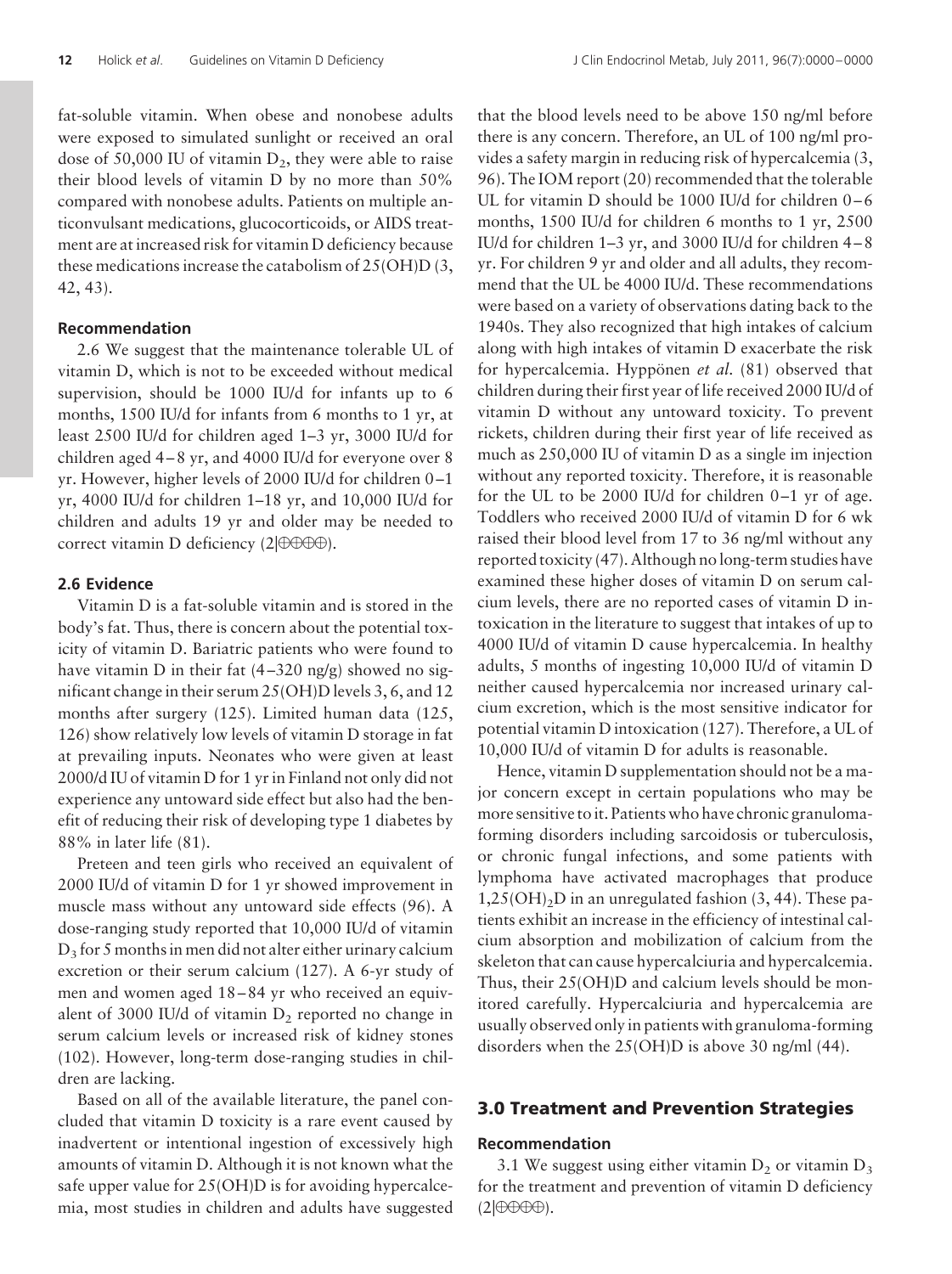## **3.1 Evidence**

Some (47, 101, 128) but not all (129 –131) studies have shown that both vitamin  $D_2$  and vitamin  $D_3$  are effective in maintaining serum 25(OH)D levels. Two meta-analyses of double-blind RCT suggested reduction in falls and nonvertebral fractures with vitamin  $D<sub>2</sub>$  compared with vitamin  $D_3$  (52, 56).

Several studies using vitamin  $D_2$  and vitamin  $D_3$  as an intervention have recorded changes in serum 25(OH)D after up to 6 yr of treatment (47, 96, 102), and doseranging studies extending out to 5 months of continuous therapy produced data with respect to the steady-state inputs needed to produce and sustain a specified level of 25(OH)D (127). Results of these studies converge on a rate of rise in serum 25(OH)D at approximately 0.4 ng/ml/  $\mu$ g/d, which means that ingesting 100 IU/d of vitamin D increases serum 25(OH)D by less than 1 ng/ml approximately (101, 127). For example, a typical patient with a serum 25(OH)D level of 15 ng/ml would require an additional daily input of about 1500 IU of vitamin  $D<sub>2</sub>$  or vitamin  $D_3$  to reach and sustain a level of 30 ng/ml. Most of these studies have been conducted in adults. Similar changes in 25(OH)D have been observed in children (47, 96); two to three times as much vitamin D, however, is required to achieve this same increase in serum 25(OH)D levels in patients who are obese (3, 38, 42).

Vitamin D can be taken on an empty stomach or with a meal. It does not require dietary fat for absorption. Vitamin D given three times a year, once a week, or once a day can be effective in maintaining serum 25(OH)D levels in both children and adults (23, 47, 61, 96, 102).

#### **Recommendation**

3.2 For infants and toddlers aged 0 –1 yr who are vitamin D deficient, we suggest treatment with 2000 IU/d of vitamin D<sub>2</sub> or vitamin D<sub>3</sub>, or with 50,000 IU of vitamin D<sub>2</sub> or vitamin  $D_3$  once weekly for 6 wk to achieve a blood level of 25(OH)D above 30 ng/ml followed by maintenance therapy of 400-1000 IU/d  $(2|\text{OD}\text{OD})$ .

## **3.2 Evidence**

Vitamin D-deficient infants and toddlers who received either 2000 IU of vitamin  $D_2$  or vitamin  $D_3$  daily or 50,000 IU of vitamin  $D_2$  weekly for 6 wk demonstrated equivalent increases in their serum 25(OH)D levels (47). No signs of vitamin D intoxication were seen with any of the three regimens studied.

Children with rickets have been successfully treated with 600,000 IU of vitamin D either orally or im once a year (47, 50). In the United States, there are two pharmaceutical formulations of vitamin D. For the pediatric population, vitamin  $D_2$  is available in a liquid form at a concentration of 8000 IU/ml, and for older children and adults, a gelatin capsule containing 50,000 IU of vitamin  $D_2$  is available.

#### **Recommendation**

3.3 For children aged 1–18 yr who are vitamin D deficient, we suggest treatment with 2000 IU/d of vitamin  $D_2$ or vitamin  $D_3$  for at least 6 wk or with 50,000 IU of vitamin  $D_2$  once a week for at least 6 wk to achieve a blood level of 25(OH)D above 30 ng/ml followed by maintenance therapy of 600-1000 IU/d (2 $\vert \oplus \oplus \oplus \oplus \rangle$ ).

#### **3.3 Evidence**

Children of all ages are at risk for vitamin D deficiency and insufficiency (3, 29, 47, 77, 84 –90), with the caveat that at present we do not know optimal serum 25(OH)D levels for any functional outcome. Vitamin D-deficient infants and toddlers who received either 2000 IU of vitamin  $D_2$  or vitamin  $D_3$  daily or 50,000 IU of vitamin  $D_2$ weekly for 6 wk demonstrated equivalent increases in their serum 25(OH)D levels (47). There are sparse data to guide pediatric clinicians in the treatment of young children with vitamin D deficiency. One study showed that infants with vitamin D deficiency who receive doses of ergocalciferol exceeding 300,000 IU as a one-time dose were at high risk for hypercalcemia (132). Therefore, most pediatric providers use lower dose daily or weekly regimens. Caution also needs to be shown in children with Williams syndrome or other conditions predisposing to hypercalcemia (133).

Some studies indicate that children who receive adult doses of vitamin D experience changes in 25(OH)D similar to those seen in adults (47, 96). In accordance with the findings of Maalouf *et al.* (91), this age group needs 2000 IU/d vitamin D to maintain a blood level above 30 ng/ml. Children who received 1400 IU/wk increased their blood level of 25(OH)D from 14  $\pm$  9 to 17  $\pm$  6 ng/ml, whereas children who received 14,000 IU/wk for 1 yr increased their blood levels from  $14 \pm 8$  to  $38 \pm 31$  ng/ml.

#### **Recommendation**

3.4 We suggest that all adults who are vitamin D deficient be treated with 50,000 IU of vitamin  $D_2$  or vitamin  $D_3$  once a week for 8 wk or its equivalent of 6000 IU/d of vitamin  $D_2$  or vitamin  $D_3$  to achieve a blood level of 25(OH)D above 30 ng/ml, followed by maintenance therapy of  $1500 - 2000$  IU/d (2 $\oplus \oplus \oplus$ ).

#### **3.4 Evidence**

A dose of 50,000 IU of vitamin  $D_2$  once a week for 8 wk is often effective in correcting vitamin D deficiency in adults (3, 16). Patients who do not show an increase in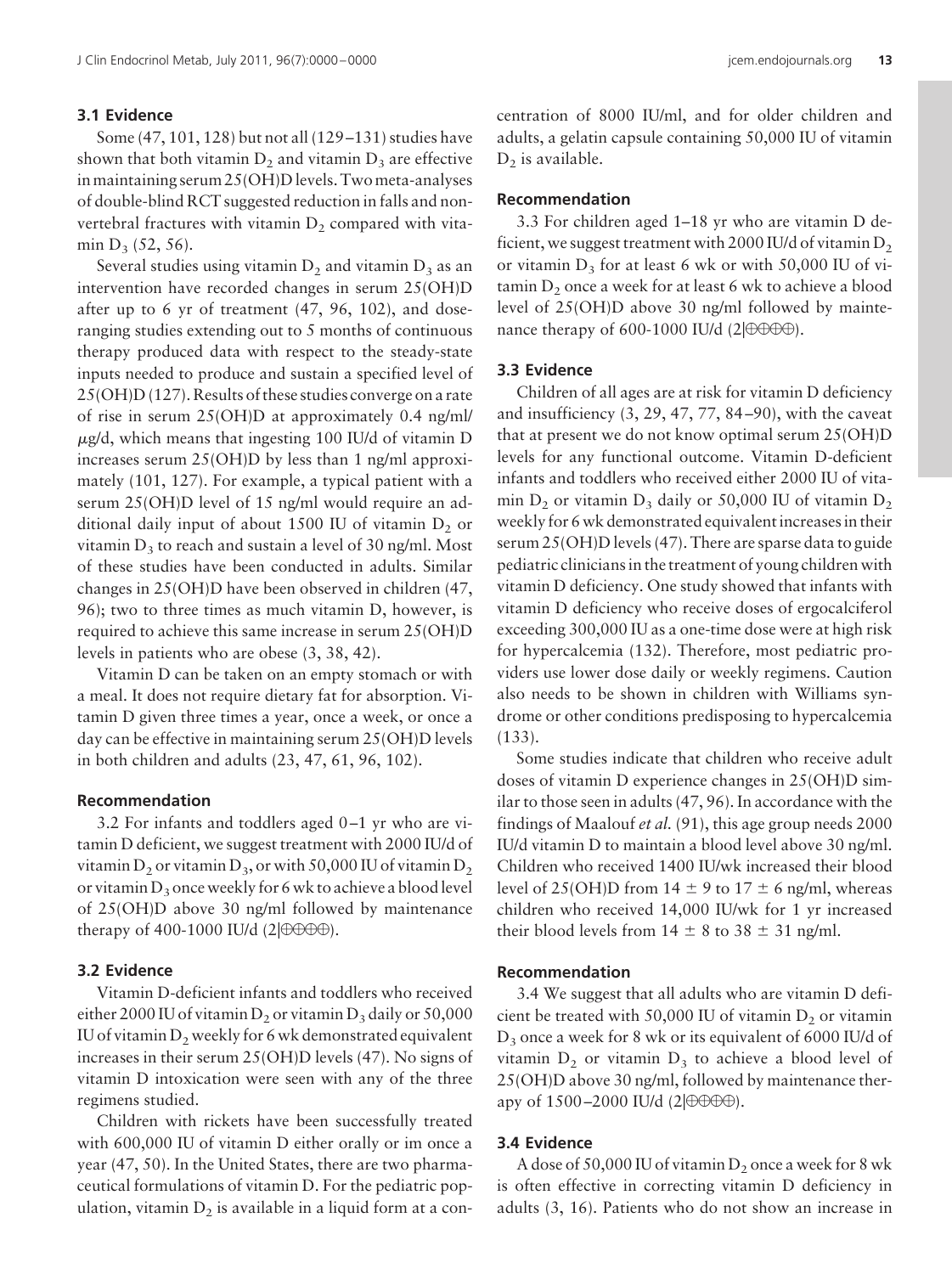their blood level of 25(OH)D should be worked up for celiac disease or occult cystic fibrosis, assuming that they were compliant with treatment. To prevent recurrence of vitamin D deficiency, 50,000 IU of vitamin  $D_2$  once every other week was effective in maintaining blood levels of 25(OH)D between 35 and 50 ng/ml without any untoward toxicity (102). Obese adults need at least two to three times more vitamin D to treat and prevent vitamin D deficiency (38, 42).

Alternative strategies for nursing home residents include 50,000 IU of vitamin  $D_2$  three times per week for 1 month (134) or 100,000 IU of vitamin D every 4 months (61).

#### **Recommendation**

3.5 In obese patients, patients with malabsorption syndromes, and patients on medications affecting vitamin D metabolism, we suggest a higher dose (two to three times higher; at least 6000–10,000 IU/d) of vitamin D to treat vitamin D deficiency to maintain a 25(OH)D level above 30 ng/ml, followed by maintenance therapy of at least 3000-6000 IU/d (20000).

#### **3.5 Evidence**

Obese adults need at least two to three times more vitamin D (at least 6000–10,000 IU/d) to treat and prevent vitamin D deficiency (42, 135). Patients receiving anticonvulsant medications, glucocorticoids, and a wide variety of other medications that enhance the activation of the steroid xenobiotic receptor that results in the destruction of 25(OH)D and  $1,25(OH)_{2}D$  often require at least two to three times more vitamin D (at least 6000-10,000 IU/d) to treat and prevent vitamin D deficiency (3, 43). In both groups, the serum 25(OH)D level should be monitored and vitamin D dosage adjusted to achieve a 25(OH)D level above 30 ng/ml.

## **Recommendation**

3.6 In patients with extrarenal production of  $1,25(OH)_{2}D$ , we suggest serial monitoring of  $25(OH)D$ levels and serum calcium levels during treatment with vitamin D to prevent hypercalcemia  $(2|\theta \theta \theta \theta)$ .

### **3.6 Evidence**

Patients who suffer from chronic granuloma-forming disorders including sarcoidosis, tuberculosis, and chronic fungal infections and some patients with lymphoma have activated macrophages that produce  $1,25(OH)_{2}D$  in an unregulated fashion (3, 44). This results in an increase in the efficiency of intestinal calcium absorption and mobilization of calcium from the skeleton that can cause hypercalciuria and hypercalcemia. These patients may require vitamin D treatment to raise their blood level of 25(OH)D to approximately 20 –30 ng/ml to prevent vita-

min D-deficiency metabolic bone disease while mitigating hypercalciuria and hypercalcemia.

The 25(OH)D levels need to be carefully monitored for these patients. Hypercalciuria and hypercalcemia are usually observed when the 25(OH)D is above 30 ng/ml (44).

#### **Recommendation**

3.7 For patients with primary hyperparathyroidism and vitamin D deficiency, we suggest treatment with vitamin D as needed. Serum calcium levels should be monitored  $(2|\theta\theta\theta\theta)$ .

### **3.7 Evidence**

Patients with primary hyperparathyroidism and hypercalcemia are often vitamin D deficient. It is important to correct their vitamin D deficiency and maintain sufficiency.Most patients will not increase their serum calcium level, and serum PTH may even decrease (45). Their serum calcium should be monitored.

## **4.0 Noncalcemic Benefits of Vitamin D**

## **Recommendation**

4.1 We recommend prescribing vitamin D supplementation for fall prevention. We do not recommend prescribing vitamin D supplementation beyond recommended daily needs for the purpose of preventing cardiovascular disease or death or improving quality of life  $(2|\theta \theta \theta \theta)$ .

#### **4.1 Evidence**

Because most tissues and cells in the body have a vitamin D receptor and  $1,25(OH)_{2}D$  influences the expression levels along with other factors of up to one third of the human genome, it is not at all unexpected that a numerous of studies has demonstrated an association of vitamin D deficiency with increased risk of more than a dozen cancers, including colon, prostate, breast, and pancreas; autoimmune diseases, including both type 1 and type 2 diabetes, rheumatoid arthritis, Crohn's disease, and multiple sclerosis; infectious diseases; and cardiovascular disease. There are, however, very few RCT with a dosing range adequate to provide level I evidence for the benefit of vitamin D in reducing the risk of these chronic diseases (20). In the cancer prevention study by Lappe *et al.* (136), postmenopausal women who received 1100 IU of vitamin  $D_3$  daily along with calcium supplementation reduced their overall risk of all cancers by more than 60%. This was associated with an increase in mean serum 25(OH)D levels from 29 –39 ng/ml. Several observational studies have reported that colon cancer risk became progressively lower as serum 25(OH)D increased up to 30–32 ng/ml. However, because population values above 30 –32 ng/ml are uncom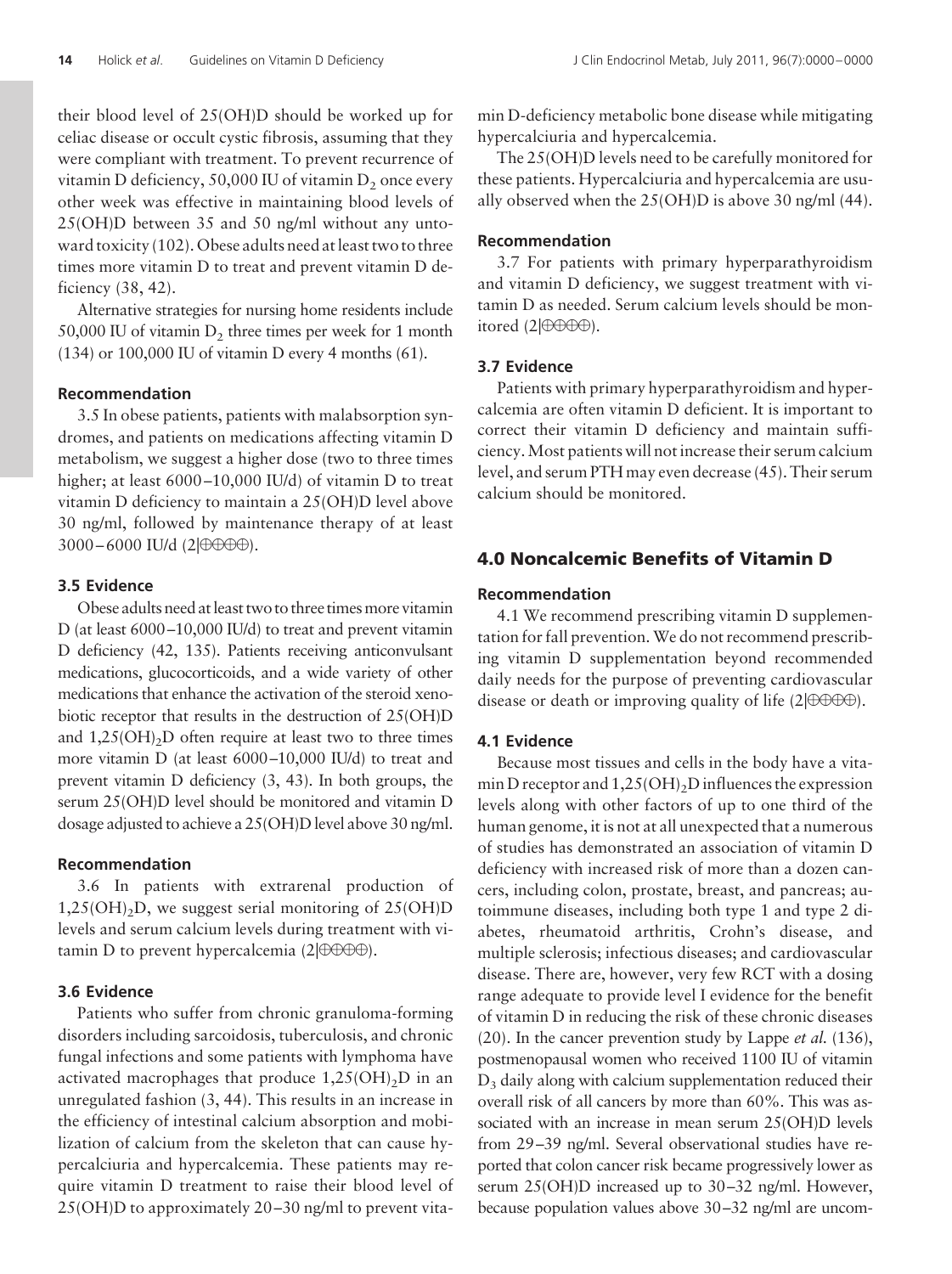mon, most observational studies do not extend much beyond thislevel of repletion, and thus, observational data arelargely silent about the optimal 25(OH)D levels.

Several studies found associations between 25(OH)D levels and hypertension, coronary artery calcification, as well as prevalent and incident heart disease (137–140). Prevalent myocardial infarction (MI) was found to be inversely associated with plasma 25(OH)D levels. The RR of MI for subjects with levels at the median or above was 0.43  $(95\% \text{ CI}, 0.27-0.69)$ , compared with subjects below the median. Similarly, individuals with levels below 15 ng/ml had a multivariable-adjusted hazard ratio of 1.62 (95% CI, 1.11–2.36) for incident cardiovascular events compared with those with levels above 15 ng/ml (137). Furthermore, although vitamin D deficiency is documented in long-term stroke survivors and is associated with poststroke hip fractures, recent reports demonstrated low levels of 25(OH)D in patients presenting with acute strokes, suggesting that this deficiency had likely preceded the stroke and may be a potential risk factor for it (141).

Therefore, two systematic reviews were conducted as well as meta-analyses to summarize the best available research evidence regarding the effect of vitamin D-raising interventions on functional outcomes (falls, pain, quality of life) and cardiovascular outcomes (death, stroke, MI, cardiometabolic risk factors) (120, 142).

Vitamin D-raising interventions were associated with a not significant and potentially trivial reduction in mortality that was consistent across studies ( $RR = 0.96$ ;  $95\%$  CI, 0.93–1.00;  $P = 0.08$ ; I2 = 0%). There was no significant effect on MI (RR = 1.02; 95% CI, 0.93–1.13;  $P = 0.64$ ;  $I2 = 0\%$ , stroke (RR = 1.05; 95% CI, 0.88–1.25; *P* =  $0.59$ ; I2 = 15%), lipid fractions, glucose, or blood pressure; blood pressure results were inconsistent across studies, and the pooled estimates were trivial in absolute terms (142). In terms of functional outcomes, there was a clear reduction in the risk of falls as mentioned earlier, but no effect on pain or quality of life. The evidence supporting the latter outcomes was sparse, inconsistent, and of lower quality.

## **4.1 Values**

The Task Force acknowledges the overall low-quality evidence in this area (20) and the fact that many of their recommendations are based on understanding of the biology of vitamin D pharmacokinetics, bone and minerals, basic science experiments, and epidemiological studies. Nevertheless, in making recommendations, the panel placed the highest value on preserving musculoskeletal health and preventing childhood rickets and adult bone disease, and less value on vitamin D cost and potential for toxicity. Vitamin D supplementation/treatment is likely inexpensive and would be cost-effective, particularly in

treating entities such as osteoporosis, rickets, and osteomalacia. Cost and resource utilization in other preventive indications are less known. Ample evidence provided the panel with a high level of confidence that toxicity of vitamin D at the recommended dosages is quite unlikely. The Task Force also acknowledges that science is changing rapidly in this field and that recommendations will likely need to be revised as future evidence accumulates.

## **Future Directions**

There needs to be an appreciation that unprotected sun exposure is the major source of vitamin D for both children and adults and that in the absence of sun exposure it is difficult, if not impossible, to obtain an adequate amount of vitamin D from dietary sources without supplementation to satisfy the body's requirement. Concerns about melanoma and other types of skin cancer necessitate avoidance of excessive exposure to midday sun. These observations strengthen the arguments for supplementation, especially for people living above 33° latitude (143). All available evidence suggests that children and adults should maintain a blood level of 25(OH)D above 20 ng/ml to prevent rickets and osteomalacia, respectively. However, to maximize vitamin D's effect on calcium, bone, and muscle metabolism, the 25(OH)D blood level should be above 30 ng/ml. Numerous epidemiological studies have suggested that a 25(OH)D blood level above 30 ng/ml may have additional health benefits in reducing the risk of common cancers, autoimmune diseases, type 2 diabetes, cardiovascular disease, and infectious diseases.

Few RCT have used an amount of vitamin D that raises the blood level above 30 ng/ml, and thus there remains appropriate skepticism about the potential noncalcemic benefits of vitamin D for health. Concern was also raised by the IOM report (20) that some studies have suggested that all-cause mortality increased when blood levels of 25(OH)D were greater than approximately 50 ng/ml. RCT that evaluate the effects of vitamin D doses in the range of 2000 –5000 IU/d on noncalcemic health outcomes are desperately needed. There is no evidence that there is a downside to increasing vitamin D intake in children and adults, except for those who have a chronic granuloma-forming disorder or lymphoma.

## **Acknowledgments**

The members of the Task Force thank The Endocrine Society's Clinical Guidelines Subcommittee, Clinical Affairs Core Committee, and Council for their careful, critical review of earlier versions of this manuscript and their helpful comments and sug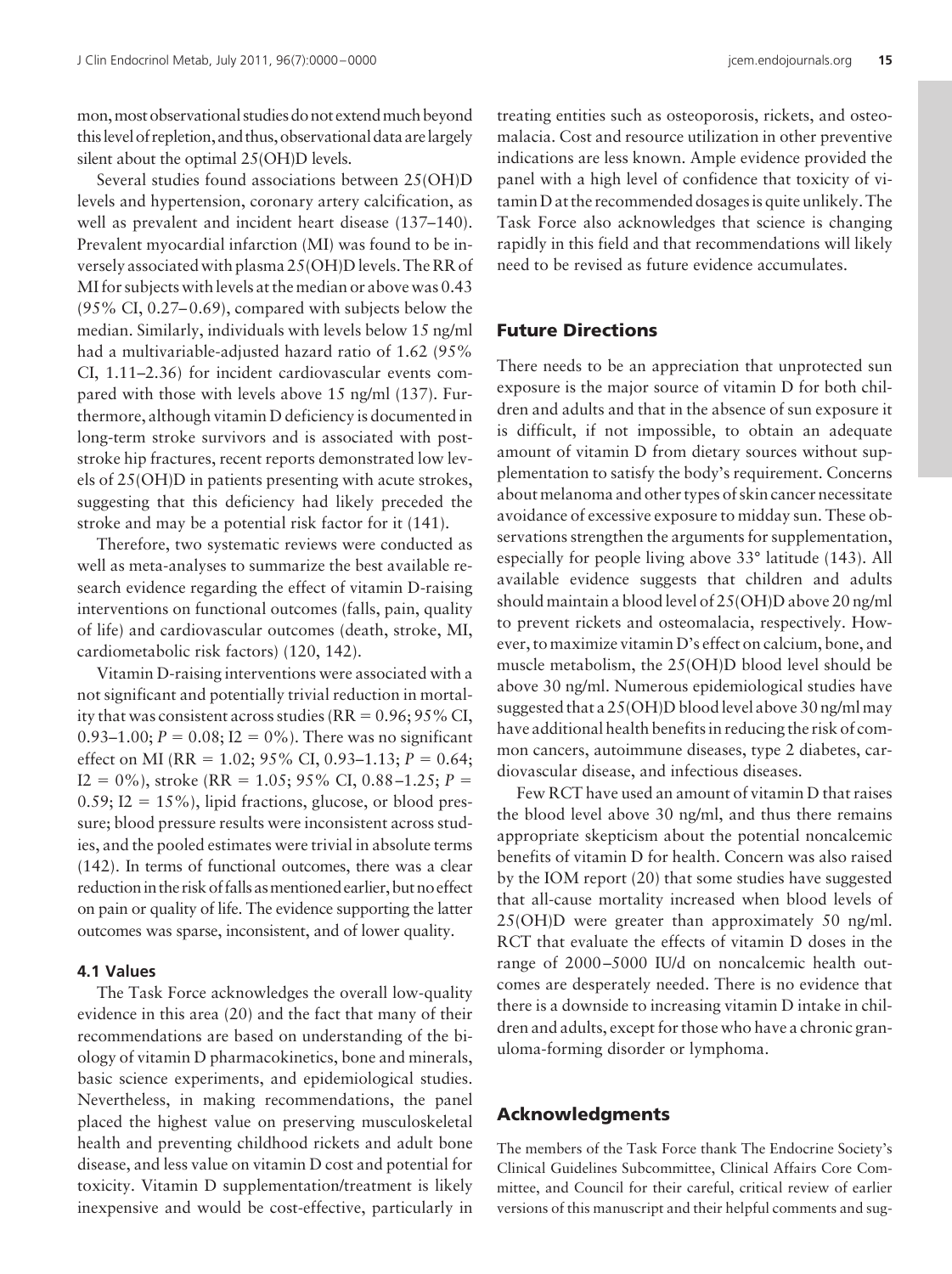gestions. We also thank the leadership of the Canadian Society of Endocrinology and the National Osteoporosis Foundation for their review and comments. Finally we thank the many members of The Endocrine Society who reviewed the draft version of this manuscript when it was posted on the Society's web site and who sent a great number of additional comments and suggestions, most of which were incorporated into the final version of the manuscript.

Address all correspondence and requests for reprints to: The Endocrine Society, 8401 Connecticut Avenue, Suite 900, Chevy Chase, MD 20815. E-mail: govt-prof@endo-society.org, Telephone: 301-941-0200. Address all commercial reprint requests for orders 101 and more to: Walchli Tauber Group Inc. E-mail: Karen.burkhardt@wt-group.com. Address all reprint requests for orders for 100 or fewer to Society Services, Telephone: 301- 941-0210, E-mail: societyservices@endo-society.org, or Fax: 301-941-0257.

Cosponsoring Associations: Canadian Society of Endocrinology and Metabolism and National Osteoporosis Foundation.

## **Financial Disclosures of the Task Force**

**Michael F. Holick, Ph.D., M.D.** (chair)—Financial or Business/Organizational Interests: Merck, Novartis, Nichols-Quest Diagnostics, Bayer, Aventis, Warner Chilcott, Amgen, UV Foundation, Mushroom Council and Dairy Management, Inc.; Significant Financial Interest or Leadership Position: none declared. **Neil C. Binkley, M.D.**—Financial or Business/Organizational Interests: American Society for Bone and Mineral Research, International Society for Clinical Densitometry; Significant Financial Interest or Leadership Position: none declared. **Heike A. Bischoff-Ferrari, M.D., Dr.P.H.**—Financial or Business/Organizational Interests: none declared; Significant Financial Interest or Leadership Position: none declared. **Catherine M. Gordon, M.D., M.Sc.**—Financial or Business/Organizational Interests: none declared; Significant Financial Interest or Leadership Position: Director, Clinical Investigator Training Program (Harvard/MIT with Pfizer/Merck). **David A. Hanley, M.D., FRCPC**— Financial or Business/Organizational Interests: Canadian Society of Endocrinology and Metabolism, Osteoporosis Canada, International Society for Clinical Densitometry; Advisory Boards: Amgen Canada, Merck Frosst Canada, Eli Lilly Canada, Novartis Canada, Warner Chilcott Canada; Significant Financial Interest or Leadership Position: Past President of Canadian Society of Endocrinology and Metabolism. **Robert P. Heaney, M.D.**—Financial or Business/Organizational Interests: Merck, Procter & Gamble; Significant Financial Interest or Leadership Position: none declared. **M. Hassan Murad, M.D.**\*—Financial or Business/Organizational Interests: KER Unit (Mayo Clinic); Significant Financial Interest or Leadership Position: none

declared. **Connie M. Weaver, Ph.D.**—Financial or Business/Organizational Interests: Pharmavite; Significant Financial Interest or Leadership Position: National Osteoporosis Foundation.

\* Evidence-based reviews for this guideline were prepared under contract with The Endocrine Society.

## **References**

- 1. **Atkins D, Best D, Briss PA, Eccles M, Falck-Ytter Y, Flottorp S, Guyatt GH, Harbour RT, Haugh MC, Henry D, Hill S, Jaeschke R, Leng G, Liberati A, Magrini N, Mason J, Middleton P, Mru**kowicz J, O'Connell D, Oxman AD, Phillips B, Schünemann HJ, **Edejer TT, Varonen H, Vist GE, Williams Jr JW, Zaza S** 2004 Grading quality of evidence and strength of recommendations. BMJ 328:1490
- 2. Swiglo BA, Murad MH, Schünemann HJ, Kunz R, Vigersky RA, **Guyatt GH, Montori VM** 2008 A case for clarity, consistency, and helpfulness: state-of-the-art clinical practice guidelines in endocrinology using the grading of recommendations, assessment, development, and evaluation system. J Clin Endocrinol Metab 93:666 – 673
- 3. **HolickMF** 2007 Vitamin D deficiency. N Engl JMed 357:266 –281
- 4. **Holick MF** 2008 Vitamin D: a D-lightful health perspective. Nutr Rev 66(10 Suppl 2):S182–S194
- 5. **Holick MF, Chen TC** 2008 Vitamin D deficiency: a worldwide problem with health consequences. Am J Clin Nutr 87:1080S– 1086S
- 6. **Holick MF, Chen TC, Sauter ER** 2007 Vitamin D and skin physiology: a D-lightful story. J Bone Miner Res 22(Suppl 2):V28 –V33
- 7. **Moan J, Porojnicu AC, Dahlback A, Setlow RB** 2008 Addressing the health benefits and risks, involving vitamin D or skin cancer, of increased sun exposure. Proc Natl Acad Sci USA 105:668 – 673
- 8. **DeLuca H** 2004 Overview of general physiologic features and functions of vitamin D. Am J Clin Nutr 80(6 Suppl):1689S–1696S
- 9. **Christakos S, Dhawan P, Liu Y, Peng X, Porta A** 2003 New insights into the mechanisms of vitamin D action. J Cell Biochem 88:695– 705
- 10. **Heaney RP** 2004 Functional indices of vitamin D status and ramifications of vitamin D deficiency. Am J Clin Nutr 80(6 Suppl): 1706S–1709S
- 11. **Dusso AS, Brown AJ, Slatopolsky E** 2005 Vitamin D. Am J Physiol Renal Physiol 289:F8 –F28
- 12. **Adams JS, Hewison M** 2010 Update in vitamin D. J Clin Endocrinol Metab 95:471– 478
- 13. **Liu PT, Stenger S, Li H, Wenzel L, Tan BH, Krutzik SR, Ochoa MT, Schauber J, Wu K, Meinken C, Kamen DL, Wagner M, Bals** R, Steinmeyer A, Zügel U, Gallo RL, Eisenberg D, Hewison M, **Hollis BW, Adams JS, Bloom BR, Modlin RL** 2006 Toll-like receptor triggering of a vitamin D-mediated human antimicrobial response. Science 311:1770 –1773
- 14. **Bouillon R, Bischoff-Ferrari H, Willett W** 2008 Vitamin D and health: perspectives from mice and man. J Bone Miner Res 23: 974 –979
- 15. **Nagpal S, Na S, Rathnachalam R** 2005 Noncalcemic actions of vitamin D receptor ligands. Endocr Rev 26:662– 687
- 16. **Malabanan A, Veronikis IE, Holick MF** 1998 Redefining vitamin D insufficiency. Lancet 351:805– 806
- 17. **Heaney RP, Dowell MS, Hale CA, Bendich A** 2003 Calcium absorption varies within the reference range for serum 25-hydroxyvitamin D. J Am Coll Nutr 22:142–146
- 18. **Hansen KE, Jones AN, Lindstrom MJ, Davis LA, Engelke JA, ShaferMM**2008 Vitamin D insufficiency: disease or no disease? J Bone Miner Res 23:1052–1060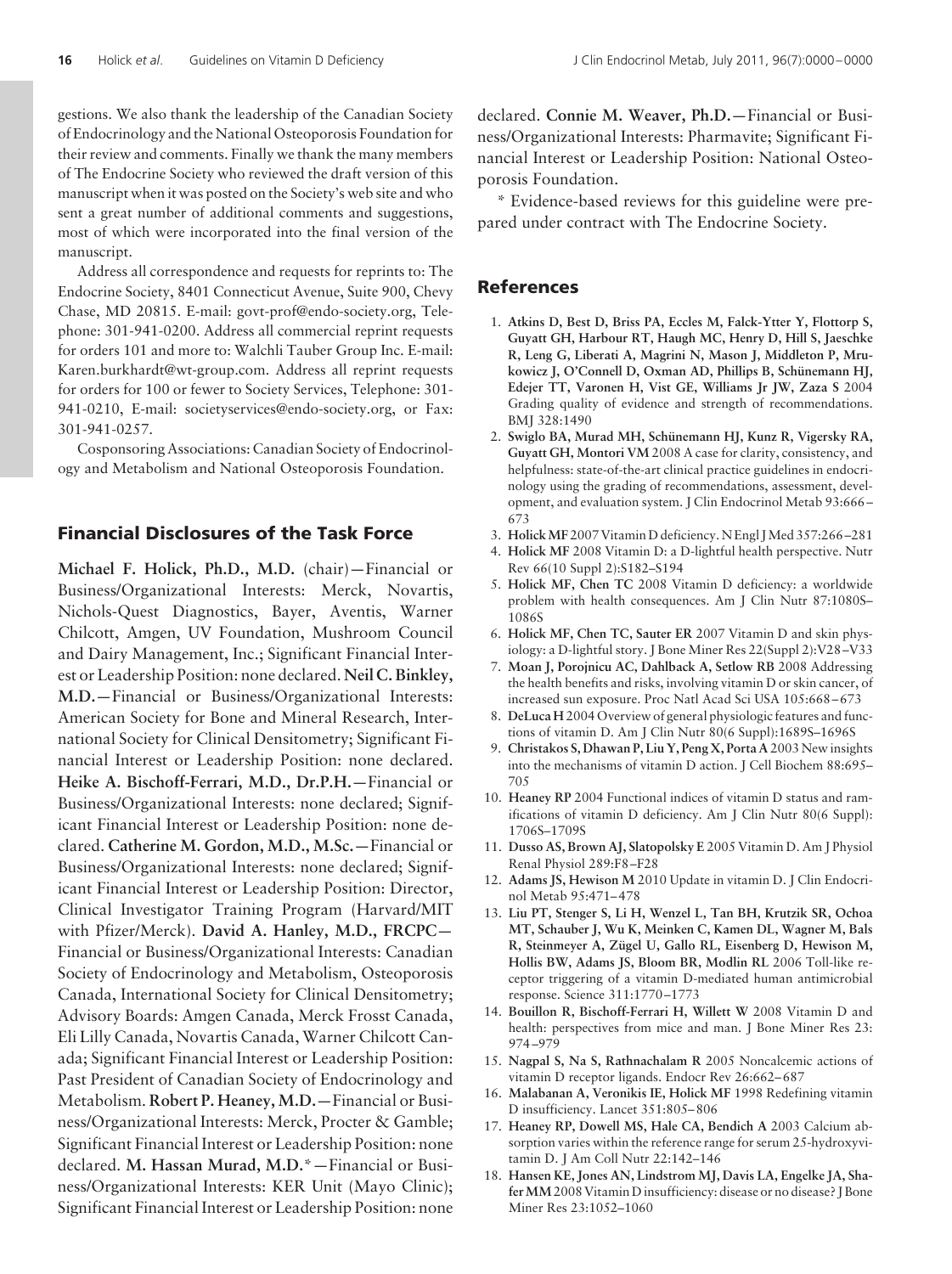- 19. **Bischoff-Ferrari HA, Can U, Staehelin HB, Platz A, Henschkowski J, Michel BA, Dawson-Hughes B, Theiler R** 2008 Severe vitamin D deficiency in Swiss hip fracture patients. Bone 42:597– 602
- 20. **IOM (Institute of Medicine)** 2011 Dietary reference intakes for calcium and vitamin D. Washington DC: The National Academies Press
- 21. Chapuy MC, Schott AM, Garnero P, Hans D, Delmas PD, Meunier **PJ** 1996 Healthy elderly French women living at home have secondary hyperparathyroidism and high bone turnover in winter: EPIDOS Study Group. J Clin Endocrinol Metab 81:1129 –1133
- 22. **Holick MF, Siris ES, Binkley N, Beard MK, Khan A, Katzer JT, Petruschke RA, Chen E, de Papp AE** 2005 Prevalence of vitamin D inadequacy among postmenopausal North American women receiving osteoporosis therapy. J Clin Endocrinol Metab 90:3215– 3224
- 23. **Lips P, Hosking D, Lippuner K, Norquist JM, Wehren L, Maalouf G, Ragi-Eis S, Chandler J** 2006 The prevalence of vitamin D inadequacy amongst women with osteoporosis: an international epidemiological investigation. J Intern Med 260:245–254
- 24. **Holick MF** 2006 High prevalence of vitamin D inadequacy and implications for health. Mayo Clin Proc 81:353–373
- 25. **Greene-Finestone LS, Berger C, de Groh M, Hanley DA, Hidiroglou N, Sarafin K, Poliquin S, Krieger J, Richards JB, Goltzman D** 2011 25-Hydroxyvitamin D in Canadian adults: biological, environmental, and behavioral correlates. Osteoporos Int 22:1389 – 1399
- 26. **Marwaha RK, Tandon N, Reddy DR, Aggarwal R, Singh R, Sawhney RC, Saluja B, Ganie MA, Singh S** 2005 Vitamin D and bone mineral density status of healthy schoolchildren in northern India. Am J Clin Nutr 82:477– 482
- 27. **Thacher TD, Fischer PR, StrandMA, Pettifor JM**2006 Nutritional rickets around the world: causes and future directions. Ann Trop Paediatr 26:1–16
- 28. **Gordon CM, DePeter KC, Feldman HA, Grace E, Emans SJ** 2004 Prevalence of vitamin D deficiency among healthy adolescents. Arch Pediatr Adolesc Med 158:531–537
- 29. **Sullivan SS, Rosen CJ, Halteman WA, Chen TC, Holick MF** 2005 Adolescent girls in Maine at risk for vitamin D insufficiency. J Am Diet Assoc 105:971–974
- 30. **Nesby-O'Dell S, Scanlon KS, CogswellME, Gillespie C, Hollis BW, Looker AC, Allen C, Doughertly C, Gunter EW, Bowman BA** 2002 Hypovitaminosis D prevalence and determinants among African American and white women of reproductive age: Third National Health and Nutrition Examination Survey, 1988 –1994. Am J Clin Nutr 76:187–192
- 31. **Tangpricha V, Pearce EN, Chen TC, Holick MF** 2002 Vitamin D insufficiency among free-living healthy young adults. Am J Med 112:659 – 662
- 32. **Hollis BW, Wagner CL** 2004 Vitamin D requirements during lactation: high-dose maternal supplementation as therapy to prevent hypovitaminosis D for both the mother and the nursing infant. Am J Clin Nutr 80:1752S–1758S
- 33. **Lee JM, Smith JR, Philipp BL, Chen TC, Mathieu J, Holick MF** 2007 Vitamin D deficiency in a healthy group of mothers and newborn infants. Clin Pediatr (Phila) 46:42– 44
- 34. **Bodnar LM, Simhan HN, Powers RW, Frank MP, Cooperstein E, Roberts JM** 2007 High prevalence of vitamin D insufficiency in black and white pregnant women residing in the northern United States and their neonates. J Nutr 137:447– 452
- 35. **Hollis BW**2005 Circulating 25-hydroxyvitamin D levels indicative of vitamin D sufficiency: implications for establishing a new effective dietary intake recommendation for vitamin D. J Nutr 135: 317–322
- 36. **Maeda SS, Kunii IS, Hayashi L, Lazaretti-CastroM**2007 The effect of sun exposure on 25-hydroxyvitamin D concentrations in young healthy subjects living in the city of Sao Paulo, Brazil. Braz J Med Biol Res 40:1653–1659
- 37. **Brot C, Vestergaard P, Kolthoff N, Gram J, Hermann AP, Sorensen**

**OH** 2001 Vitamin D status and its adequacy in healthy Danish perimenopausal women: relationships to dietary intake, sun exposure and serum parathyroid hormone. Br J Nutr 86(Suppl 1):S97– S103

- 38. **Looker AC, Pfeiffer CM, Lacher DA, Schleicher RL, Picciano MF, Yetley EA** 2008 Serum 25-hydroxyvitamin D status of the US population: 1988 –1994 compared to 2000 –2004. Am J Clin Nutr 88:1519 –1527
- 39. **Matsuoka LY, Ide L, Wortsman J, MacLaughlin JA, Holick MF** 1987 Sunscreens suppress cutaneous vitamin D3 synthesis. J Clin Endocrinol Metab 64:1165–1168
- 40. **Clemens TL, Henderson SL, Adams JS, Holick MF** 1982 Increased skin pigment reduces the capacity of skin to synthesise vitamin D3. Lancet 1:74 –76
- 41. Hintzpeter B, Scheidt-Nave C, Müller MJ, Schenk L, Mensink GB 2008 Higher prevalence of vitamin D deficiency is associated with immigrant background among children and adolescents in Germany. J Nutr 138:1482–1490
- 42. **Wortsman J, Matsuoka LY, Chen TC, Lu Z, Holick MF** 2000 Decreased bioavailability of vitamin D in obesity. Am J Clin Nutr 72:690 – 693
- 43. **Zhou C, Assem M, Tay JC, Watkins PB, Blumberg B, Schuetz EG, Thummel KE** 2006 Steroid and xenobiotic receptor and vitamin D receptor crosstalk mediates CYP24 expression and drug-induced osteomalacia. J Clin Invest 116:1703–1712
- 44. **Adams JS, Hewison M** 2006 Hypercalcemia caused by granulomaforming disorders. In: Favus MJ, ed. Primer on the metabolic bone diseases and disorders of mineral metabolism. 6th ed. Washington, DC: American Society for Bone and Mineral Research; 200 –202
- 45. **Grey A, Lucas J, Horne A, Gamble G, Davidson JS, Reid IR** 2005 Vitamin D repletion in patients with primary hyperparathyroidism and coexistent vitamin D insufficiency. J Clin Endocrinol Metab 90:2122–2126
- 46. **Aaron JE, Gallagher JC, Anderson J, Stasiak L, Longton EB, Nordin BE, Nicholson M** 1974 Frequency of osteomalacia and osteoporosis in fractures of the proximal femur. Lancet 1:229 –233
- 47. **Gordon CM, Williams AL, Feldman HA, May J, Sinclair L, Vasquez A, Cox JE** 2008 Treatment of hypovitaminosis D in infants and toddlers. J Clin Endocrinol Metab 93:2716 –2721
- 48. **Malabanan AO, Turner AK, Holick MF** 1998 Severe generalized bone pain and osteoporosis in a premenopausal black female: effect of vitamin D replacement. J Clin Densitometr 1:201–204
- 49. **Plotnikoff GA, Quigley JM** 2003 Prevalence of severe hypovitaminosis D in patients with persistent, nonspecific musculoskeletal pain. Mayo Clin Proc 78:1463–1470
- 50. **Holick MF** 2006 Resurrection of vitamin D deficiency and rickets. J Clin Invest 116:2062–2072
- 51. **Bischoff-Ferrari HA, Willett WC, Wong JB, Giovannucci E, Dietrich T, Dawson-Hughes B** 2005 Fracture prevention with vitamin D supplementation: a meta-analysis of randomized controlled trials. JAMA 293:2257–2264
- 52. **Bischoff-Ferrari HA, Dawson-Hughes B, Staehelin HB, Orav JE, Stuck AE, Theiler R, Wong JB, Egli A, Kiel DP, Henschkowski J** 2009 Fall prevention with supplemental and active forms of vitamin D: a meta-analysis of randomised controlled trials. BMJ 339: b3692
- 53. **Haddad JG, Matsuoka LY, Hollis BW, Hu YZ, Wortsman J** 1993 Human plasma transport of vitamin D after its endogenous synthesis. J Clin Invest 91:2552–2555
- 54. **Holick MF** 2009 Vitamin D status: measurement, interpretation and clinical application. Ann Epidemiol 19:73–78
- 55. **Bischoff-Ferrari HA, Willett WC, Wong JB, Stuck AE, Staehelin HB, Orav EJ, Thoma A, Kiel DP, Henschkowski J** 2009 Prevention of nonvertebral fractures with oral vitamin D and dose dependency. Arch Intern Med 169:551–561
- 56. **Bischoff-Ferrari HA, Shao A, Dawson-Hughes B, Hathcock J, Giovannucci E, Willett WC** 2010 Benefit-risk assessment of vitamin D supplementation. Osteoporos Int 21:1121–1132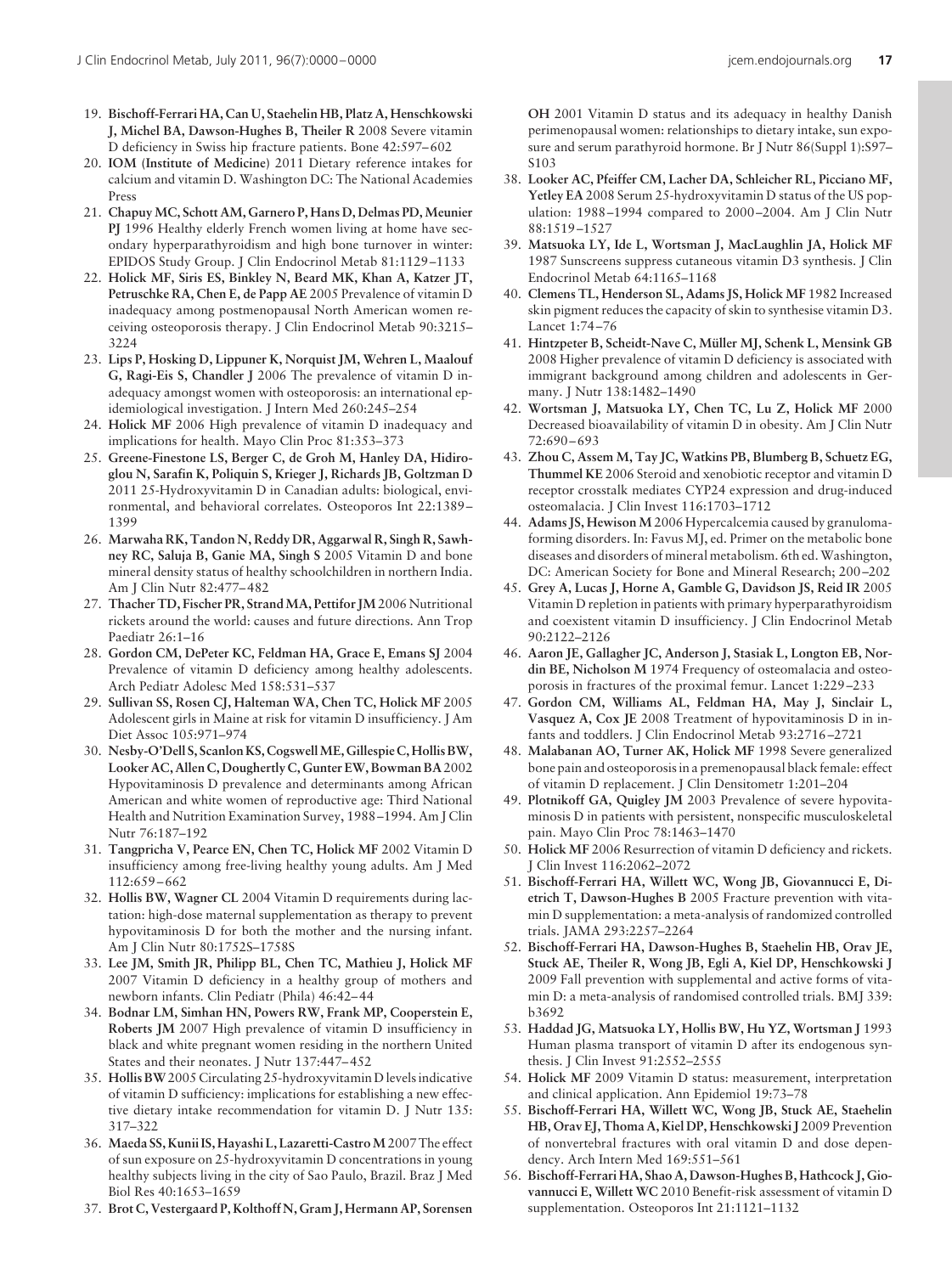- 57. **Demay MB** 1995 Hereditary defects in vitamin D metabolism and vitamin D receptor defects. In: DeGroot L, ed. Endocrinology. Philadelphia: WB Saunders; 1173–1178
- 58. **Drezner MK** 2005 Clinical disorders of phosphate homeostasis. Vitamin D. 2nd ed. Boston: Elsevier Academic Press; 1159 –1187
- 59. **Singh RJ, Taylor RL, Reddy GS, Grebe SK** 2006 C-3 epimers can account for a significant proportion of total circulating 25-hydroxyvitamin D in infants, complicating accurate measurement and interpretation of vitamin D status. J Clin Endocrinol Metab 91:3055–3061
- 60. **Thomas MK, Lloyd-Jones DM, Thadhani RI, Shaw AC, Deraska DJ, Kitch BT, Vamvakas EC, Dick IM, Prince RL, Finkelstein JS** 1998 Hypovitaminosis D in medical inpatients. N Engl J Med 338: 777–783
- 61. **Trivedi DP, Doll R, Khaw KT** 2003 Effect of four monthly oral vitamin D3 (cholecalciferol) supplementation on fractures and mortality in men and women living in the community: randomized double blind controlled trial. BMJ 326:469
- 62. **Gessner BD, deSchweinitz E, Petersen KM, Lewandowski C** 1997 Nutritional rickets among breast-fed black and Alaska Native children. Alaska Med 39:72–74:87
- 63. **Ziegler EE, Hollis BW, Nelson SE, Jeter JM** 2006 Vitamin D deficiency in breastfed infants in Iowa. Pediatrics 118:603-610
- 64. **Shaikh U, Alpert PT** 2006 Nutritional rickets in Las Vegas, Nevada. J Pediatr Endocrinol Metab 19:209 –212
- 65. **Hayward I, Stein MT, Gibson MI** 1987 Nutritional rickets in San Diego. Am J Dis Child 141:1060 –1062
- 66. **Kreiter SR, Schwartz RP, Kirkman Jr HN, Charlton PA, Calikoglu AS, Davenport ML** 2000 Nutritional rickets in African American breast-fed infants. J Pediatr 137:153–157
- 67. **Shah M, Salhab N, Patterson D, Seikaly MG** 2000 Nutritional rickets still afflict children in north Texas. Tex Med 96:64 – 68
- 68. **Rajakumar K, Greenspan SL, Thomas SB, Holick MF** 2007 SO-LAR ultraviolet radiation and vitamin D: a historical perspective. Am J Public Health 97:1746 –1754
- 69. **Specker BL, Tsang RC** 1987 Cyclical serum 25-hydroxyvitamin D concentrations paralleling sunshine exposure in exclusively breastfed infants. J Pediatr 110:744 –747
- 70. **Specker BL, Valanis B, Hertzberg V, Edwards N, Tsang RC** 1985 Sunshine exposure and serum 25-hydroxyvitamin D. J Pediatr 107: 372–376
- 71. **Standing Committee on the Scientific Evaluation of Dietary Reference Intakes Food and Nutrition Board Institute of Medicine** 1999 Vitamin D. In: Dietary reference intakes for calcium, phosphorus, magnesium, vitamin D, and fluoride. Washington, DC: National Academy Press; 250 –287
- 72. **Feliciano ES, Ho ML, Specker BL, Falciglia G, Shui QM, Yin TA, Chen XC** 1994 Seasonal and geographical variations in the growth rate of infants in China receiving increasing dosages of vitamin D supplements. J Trop Pediatr 40:162–165
- 73. **Fomon SJ, Younoszai MK, Thomas LN** 1966 Influence of vitamin D on linear growth of normal full-term infants. J Nutr 88:345–350
- 74. **Specker BL, Ho ML, Oestreich A, Yin TA, Shui QM, Chen XC, Tsang RC** 1992 Prospective study of vitamin D supplementation and rickets in China. J Pediatr 120:733–739
- 75. **Jeans PC** 1950 Vitamin D. JAMA 143:177–181
- 76. **Markestad T, Elzouki AY** 1991 Vitamin D deficiency rickets in northern Europe and Libya. In: Glorieux FH, ed. Rickets: Nestle Nutrition Workshop Series. Vol 21. New York: Raven Press
- 77. **Wagner CL, Greer FR; Section on Breast Feeding and Committee on Nutrition** 2008 Prevention of rickets and vitamin D deficiency in infants, children, and adolescents. Pediatrics 122:1142–1152
- 78. **Zamora SA, Rizzoli R, Belli DC, Slosman DO, Bonjour JP** 1999 Vitamin D supplementation during infancy is associated with higher bone mineral mass in prepubertal girls. J Clin Endocrinol Metab 84:4541– 4544
- 79. **Binet A, Kooh SW** 1996 Persistence of vitamin D-deficiency rickets in Toronto in the 1990s. Can J Public Health 87:227–230
- 80. **Bischoff-Ferrari HA, Giovannucci E,WillettWC, Dietrich T, Dawson-Hughes B**2006 Estimation of optimal serum concentrations of 25-hydroxyvitamin D for multiple health outcomes. Am J Clin Nutr 84:18 –28
- 81. Hyppönen E, Läärä E, Reunanen A, Järvelin MR, Virtanen SM 2001 Intake of vitamin D and risk of type 1 diabetes: a birth-cohort study. Lancet 358:1500 –1503
- 82. **Urashima M, Segawa T, Okazaki M, Kurihara M, Wada Y, Ida H** 2010 Randomized trial of vitamin D supplementation to prevent seasonal influenza A in schoolchildren. Am J Clin Nutr 91:1255– 1260
- 83. **Dong Y, Stallmann-Jorgensen IS, Pollock NK, Harris RA, Keeton D, Huang Y, Li K, Bassali R, Guo DH, Thomas J, Pierce GL, White J, Holick MF, Zhu H** 2010 A 16-week randomized clinical trial of 2,000 IU daily vitamin  $D_3$  supplementation in black youth: 25hydroxyvitamin D, adiposity, and arterial stiffness. J Clin Endocrinol Metab 95:4584 – 4591
- 84. **Pettifor JM, Ross FP, Moodley G, Wang J, Margo G, Skjolde C** 1978 Serum calcium, magnesium, phosphorus, alkaline, phosphatase and 25-hydroxyvitamin D concentrations in children. S Afr Med J 53:751–754
- 85. Lehtonen-Veromaa MK, Möttönen TT, Nuotio IO, Irjala KM, **Leino AE, Viikari JS** 2002 Vitamin D and attainment of peak bone mass among peripubertal Finnish girls: a 3-y prospective study. Am J Clin Nutr 76:1446 –1453
- 86. **Weng FL, Shults J, LeonardMB, Stallings VA, Zemel BS** 2007 Risk factors for low serum 25-hydroxyvitamin D concentrations in otherwise healthy children and adolescents. Am J Clin Nutr 86:150 – 158
- 87. **Das G, Crocombe S, McGrath M, Berry JL, Mughal MZ** 2006 Hypovitaminosis D among healthy adolescent girls attending an inner city school. Arch Dis Child 91:569 –572
- 88. **Harkness LS, Cromer BA** 2005 Vitamin D deficiency in adolescent females. J Adolesc Health 37:75
- 89. **El-Hajj Fuleihan G, Nabulsi M, Choucair M, Salamoun M, Hajj Shahine C, Kizirian A, Tannous R** 2001 Hypovitaminosis D in healthy schoolchildren. Pediatrics 107:E53
- 90. **Huh SY, Gordon CM** 2008 Vitamin D deficiency in children and adolescents: epidemiology, impact and treatment. Rev Endocr Metab Disord 9:161–170
- 91. **Maalouf J, NabulsiM, Vieth R, Kimball S, El-Rassi R,Mahfoud Z, El-Hajj Fuleihan G** 2008 Short- and long-term safety of weekly high-dose vitamin D3 supplementation in school children. J Clin Endocrinol Metab 93:2693–2701
- 92. **Kumar J, Muntner P, Kaskel FJ, Hailpern SM, Melamed ML** 2009 Prevalence and associations of 25-hydroxyvitamin D deficiency in US children: NHANES 2001–2004. Pediatrics 124:e362– e370
- 93. Reis JP, von Mühlen D, Miller 3rd ER, Michos ED, Appel LJ 2009 Vitamin D status and cardiometabolic risk factors in the United States adolescent population. Pediatrics 124:e371-e379
- 94. **Aksnes L, Aarskog D** 1982 Plasma concentrations of vitamin D metabolites in puberty: effect of sexual maturation and implications for growth. J Clin Endocrinol Metab 55:94 –101
- 95. Gültekin A, Ozalp I, Hasanoðlu A, Unal A 1987 Serum-25-hydroxycholecalciferol levels in children and adolescents. Turk J Pediatr 29:155–162
- 96. **El-Hajj Fuleihan G, Nabulsi M, Tamim H, Maalouf J, Salamoun M, Khalife H, ChoucairM, Arabi A, Vieth R** 2006 Effect of vitamin D replacement on musculoskeletal parameters in school children: a randomized controlled trial. J Clin Endocrinol Metab 91:405– 412
- 97. **Abrams SA, Hicks PD, Hawthorne KM** 2009 Higher serum 25 hydroxyvitamin D levels in school-age children are inconsistently associated with increased calcium absorption. J Clin Endocrinol Metab 94:2421–2427
- 98. **Bischoff-Ferrari HA, Dietrich T, Orav EJ, Dawson-Hughes B**2004 Positive association between 25-hydroxy vitamin D levels and bone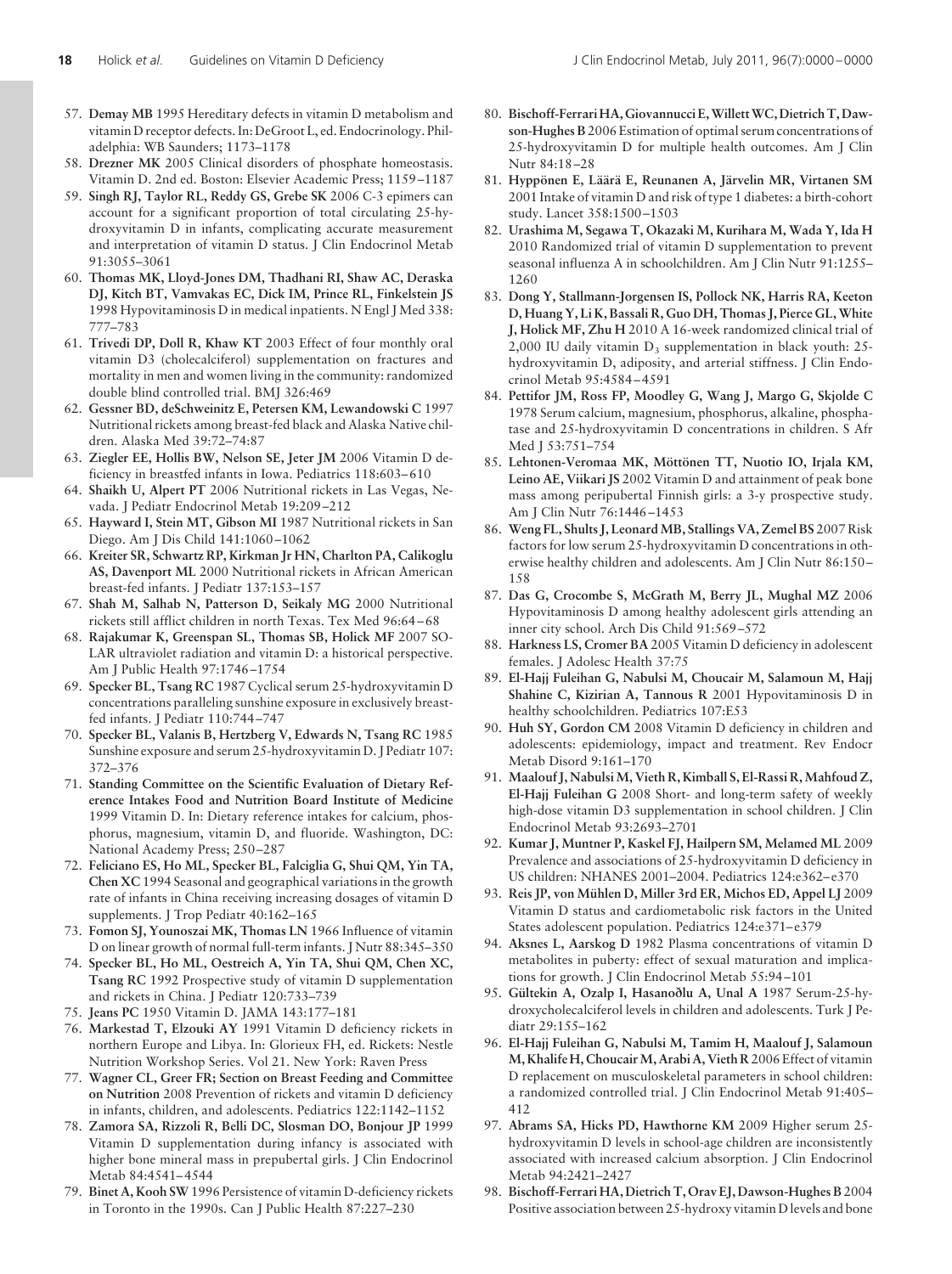mineral density: a population-based study of younger and older adults. Am J Med 116:634 – 639

- 99. **Meier DE, Luckey MM, Wallenstein S, Clemens TL, Orwoll ES, Waslien CI** 1991 Calcium, vitamin D, and parathyroid hormone status in young white and black women: association with racial differences in bone mass. J Clin Endocrinol Metab 72:703–710
- 100. **Barger-LuxMJ, Heaney RP** 2002 Effects of above average summer sun exposure on serum 25-hydroxyvitamin D and calcium absorption. J Clin Endocrinol Metab 87:4952– 4956
- 101. **Holick MF, Biancuzzo RM, Chen TC, Klein EK, Young A, Bibuld D, Reitz R, Salameh W, Ameri A, Tannenbaum AD** 2008 Vitamin D2 is as effective as vitamin D3 in maintaining circulating concentrations of 25-hydroxyvitamin D. J Clin Endocrinol Metab 93: 677– 681
- 102. **Pietras SM, Obayan BK, Cai MH, Holick MF** 2009 Vitamin D2 treatment for vitamin D deficiency and insufficiency for up to 6 years. Arch Intern Med 169:1806 –1808
- 103. **Holick MF** 2004 Vitamin D: importance in the prevention of cancers, type 1 diabetes, heart disease, and osteoporosis. Robert H. Herman Memorial Award in Clinical Nutrition Lecture, 2003. Am J Clin Nutr 79:362–371
- 104. **HolickMF** 1986 Vitamin D requirements for the elderly. Clin Nutr 5:121–129
- 105. **Clemens TL, Zhou XY,MylesM, Endres D, Lindsay R**1986 Serum vitamin D2 and vitamin D3 metabolite concentrations and absorption of vitamin D2 in elderly subjects. J Clin Endocrinol Metab 63:656 – 660
- 106. **Harris SS, Dawson-Hughes B** 2002 Plasma vitamin D and 25OHD responses of young and old men to supplementation with vitamin D3. J Am Coll Nutr 21:357–362
- 107. **Dawson-Hughes B, Heaney RP, Holick MF, Lips P, Meunier PJ, Vieth R** 2005 Estimates of optimal vitamin D status. Osteoporos Int 16:713–716
- 108. **Priemel M, von Domarus C, Klatte TO, Kessler S, Schlie J, Meier** S, Proksch N, Pastor F, Netter C, Streichert T, Püschel K, Amling **M** 2010 Bone mineralization defects and vitamin D deficiency: histomorphometric analysis of iliac crest bone biopsies and circulating 25-hydroxyvitamin D in 675 patients. J Bone Miner Res 25:305–312
- 109. **Krall EA, Dawson-Hughes B** 1991 Relation of fractional 47Ca retention to season and rates of bone loss in healthy postmenopausal women. J Bone Miner Res 6:1323–1329
- 110. **Dawson-Hughes B, Dallal GE, Krall EA, Harris S, Sokoll LJ, Falconer G** 1991 Effect of vitamin D supplementation on wintertime and overall bone loss in healthy postmenopausal women. Ann Intern Med 115:505–512
- 111. **Dawson-Hughes B, Harris SS, Krall EA, Dallal GE, Falconer G, Green CL** 1995 Rates of bone loss in postmenopausal women randomly assigned to one of two dosages for vitamin D. Am J Clin Nutr 61:1140-1145
- 112. **Lips P, Wiersinga A, van Ginkel FC, Jongen MJ, Netelenbos JC, Hackeng WH, Delmas PD, van der Vijgh WJ** 1988 The effect of vitamin D supplementation on vitamin D status and parathyroid function in elderly subjects. J Clin Endocrinol Metab 67:644 – 650
- 113. **Chapuy MC, Arlot ME, Duboeuf F, Brun J, Crouzet B, Arnaud S, Delmas PD, Meunier PJ** 1992 Vitamin  $D_3$  and calcium to prevent hip fractures in elderly women. N Engl J Med 327:1637–1642
- 114. **Dawson-Hughes B, Harris SS, Krall EA, Dallal GE** 1997 Effect of calcium and vitamin D supplementation on bone density in men and women 65 years of age or older. N Engl J Med 337:670 – 676
- 115. **Schott GD, Wills MR** 1976 Muscle weakness in osteomalacia. Lancet 1:626 – 629
- 116. **Bischoff-Ferrari HA, Dietrich T, Orav EJ, Hu FB, Zhang Y, Karlson EW, Dawson-Hughes B** 2004 Higher 25-hydroxyvitamin D concentrations are associated with better lower-extremity function in both active and inactive persons aged  $>$  or = 60 y. Am J Clin Nutr 80:752–758
- 117. **Pfeifer M, Begerow B, Minne HW, Abrams C, Nachtigall D, Han-**

**sen C** 2000 Effects of a short-term vitamin D and calcium supplementation on body sway and secondary hyperparathyroidism in elderly women. J Bone Miner Res 15:1113–1118

- 118. **Pfeifer M, Begerow B, Minne HW, Suppan K, Fahrleitner-Pammer A, Dobnig H** 2009 Effects of a long-term vitamin D and calcium supplementation on falls and parameters of muscle function in community-dwelling older individuals. Osteoporos Int 20:315–322
- 119. **Broe KE, Chen TC, Weinberg J, Bischoff-Ferrari HA, Holick MF, Kiel DP** 2007 A higher dose of vitamin D reduces the risk of falls in nursing home residents: a randomized, multiple-dose study. J Am Geriatr Soc 55:234 –239
- 120. **MuradMH, Elamin KB, Abu Elnour NO, ElaminMB, Alkatib AA, FatourechiMM, Almandoz JP,Mullan RJ, LaneMA, Liu H, Erwin PJ, Hensrud DD, Montori VM** 2011 Interventions to raise vitamin D level and functional outcomes: a systematic review and metaanalysis. J Clin Endocrinol Metab
- 121. Bischoff HA, Stähelin HB, Dick W, Akos R, Knecht M, Salis C, **Nebiker M, Theiler R, Pfeifer M, Begerow B, Lew RA, Conzelmann M** 2003 Effects of vitamin D and calcium supplementation on falls: a randomized controlled trial. J Bone Miner Res 18:343–351
- 122. **Graafmans WC, Ooms ME, Hofstee HM, Bezemer PD, Bouter LM, Lips P** 1996 Falls in the elderly: a prospective study of risk factors and risk profiles. Am J Epidemiol 143:1129 –1136
- 123. **Michael YL, Whitlock EP, Lin JS, Fu R, O'Connor EA, Gold R** 2010 Primary care-relevant interventions to prevent falling in older adults: a systematic evidence review for the U.S. Preventive Services Task Force. Ann Intern Med 153:815– 825
- 124. **Merewood A, Mehta SD, Chen TC, Bauchner H, Holick MF** 2009 Association between severe vitamin D deficiency and primary caesarean section. J Clin Endocrinol Metab 94:940 –945
- 125. **Holick MF** 2006 Vitamin D deficiency in obesity and health consequences. Curr Opin Endocrinol Diabetes Obes 13:412– 418
- 126. **BlumM, Dolnikowski G, Seyoum E, Harris SS, Booth SL, Peterson J, Saltzman E, Dawson-Hughes B** 2008 Vitamin D(3) in fat tissue. Endocrine 33:90 –94
- 127. **Heaney RP, Davies KM, Chen TC, Holick MF, Barger-Lux MJ** 2003 Human serum 25-hydroxycholecalciferol response to extended oral dosing with cholecalciferol. Am J Clin Nutr 77:204 –210
- 128. **Biancuzzo RM, Young A, Bibuld D, Cai MH, Winter MR, Klein EK, Ameri A, Reitz R, Salameh W, Chen TC, Holick MF** 2010 Fortification of orange juice with vitamin  $D_2$  or vitamin  $D_3$  is as effective as an oral supplement in maintaining vitamin D status in adults. Am J Clin Nutr 91:1621–1626
- 129. **Armas LA, Hollis BW, Heaney RP** 2004 Vitamin D2 is much less effective than vitamin D3 in humans. J Clin Endocrinol Metab 89:5387–5391
- 130. **Trang HM, Cole DE, Rubin LA, Pierratos A, Siu S, Vieth R** 1998 Evidence that vitamin  $D_3$  increases serum 25-hydroxyvitamin D more efficiently than does vitamin D2. Am J Clin Nutr 68:854 –858
- 131. **Heaney RP, Recker RR, Grote J, Horst RL, Armas LA** 2011 Vitamin  $D_3$  is more potent than vitamin  $D_2$  in humans. J Clin Endocrinol Metab 96:E447–E452
- 132. Cesur Y, Caksen H, Gündem A, Kirimi E, Odaba° D 2003 Comparison of low and high dose vitamin D treatment for nutritional vitamin D deficiency rickets. J Pediatr Endocrinol Metab 16:1105–1109
- 133. **Cagle AP, Waguespack SG, Buckingham BA, Shankar RR, Dimeglio LA** 2004 Severe infantile hypercalcemia associated with Williams syndrome successfully treated with intravenously administered pamidronate. Pediatrics 114:1091–1095
- 134. **Przybelski R, Agrawal S, Krueger D, Engelke JA, Walbrun F, Binkley N** 2008 Rapid correction of low vitamin D status in nursing home residents. Osteoporos Int 19:1621–1628
- 135. **Arunabh S, Pollack S, Yeh J, Aloia JF** 2003 Body fat content and 25-hydroxyvitamin D levels in healthy women. J Clin Endocrinol Metab 88:157–161
- 136. **Lappe JM, Travers-Gustafson D, Davies KM, Recker RR, Heaney RP** 2007 Vitamin D and calcium supplementation reduces cancer risk: results of a randomized trial. Am J Clin Nutr 85:1586 –1591